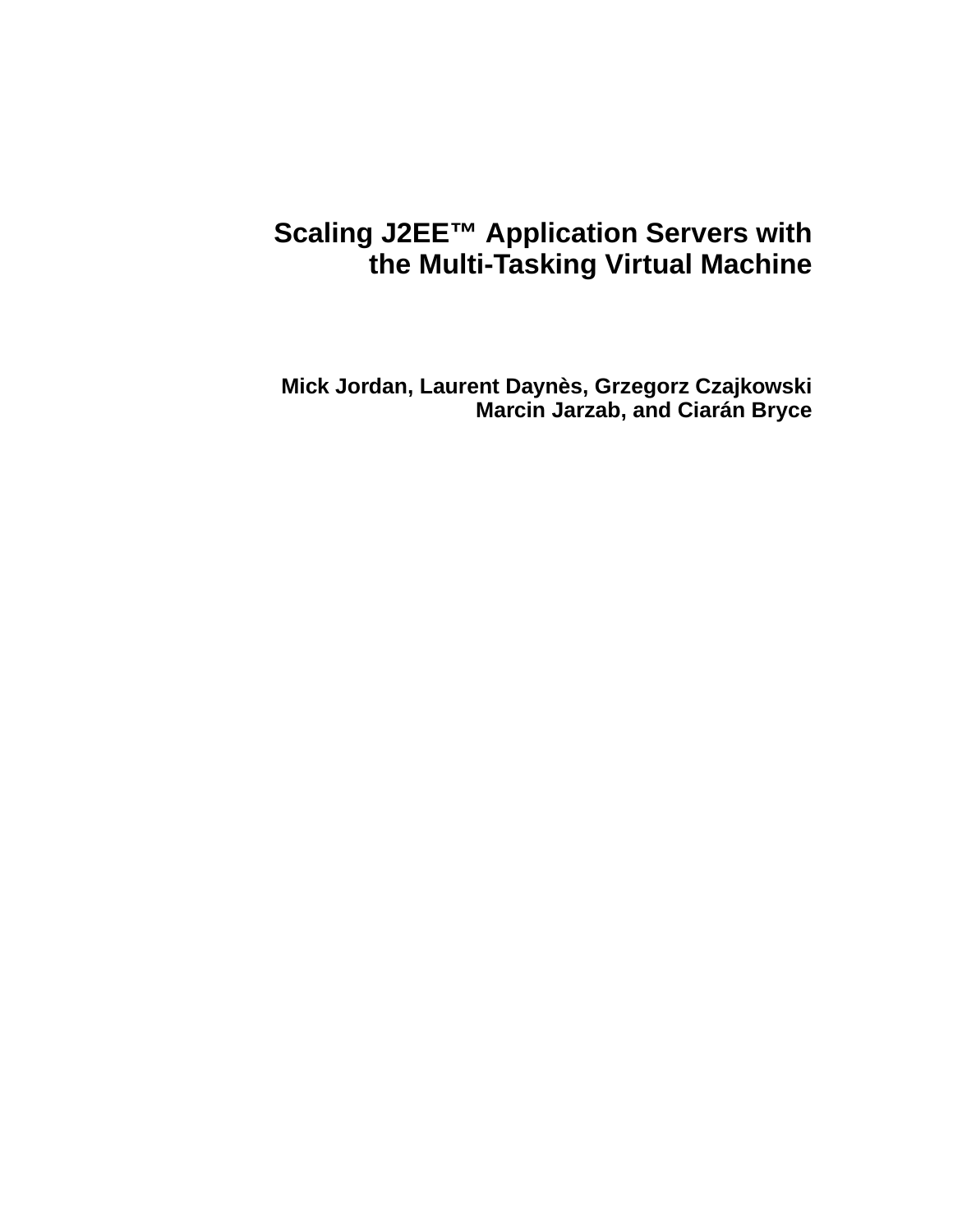# **Scaling J2EE™ Application Servers with the Multi-Tasking Virtual Machine**

Mick Jordan, Laurent Daynès, Grzegorz Czajkowski, Marcin Jarzab, and Ciarán Bryce

SMLI TR-2004-135 June 2004

### **Abstract:**

The Java 2 Platform, Enterprise Edition (J2EE) is established as the standard platform for hosting enterprise applications written in the Java programming language. Similar to an operating system, a J2EE server can host multiple applications, but this is rarely seen in practice due to limitations on scalability, weak inter-application isolation and inadequate resource management facilities in the underlying Java platform. This leads to a proliferation of server instances, each typically hosting a single application, with a consequent dramatic increase in the total memory footprint and more complex system administration. The Multi-tasking Virtual Machine (MVM) solves this problem by providing an efficient and scalable implementation of the isolate API for multiple, isolated tasks, enabling the co-location of multiple server instances in a single MVM process. Isolates also enable the restructuring of a J2EE server implementation as a collection of isolated components, offering increased flexibility and reliability. The resulting system is a step towards a complete and scalable operating environment for enterprise applications.



M/S MTV29-01 2600 Casey Avenue Mountain View, CA 94043 **email addresses:**

mick.jordan@sun.com laurent.daynès@sun.com grzegorz.czajkowski@sun.com mj@agh.edu.pl ciaran.bryce@cui.unige.ch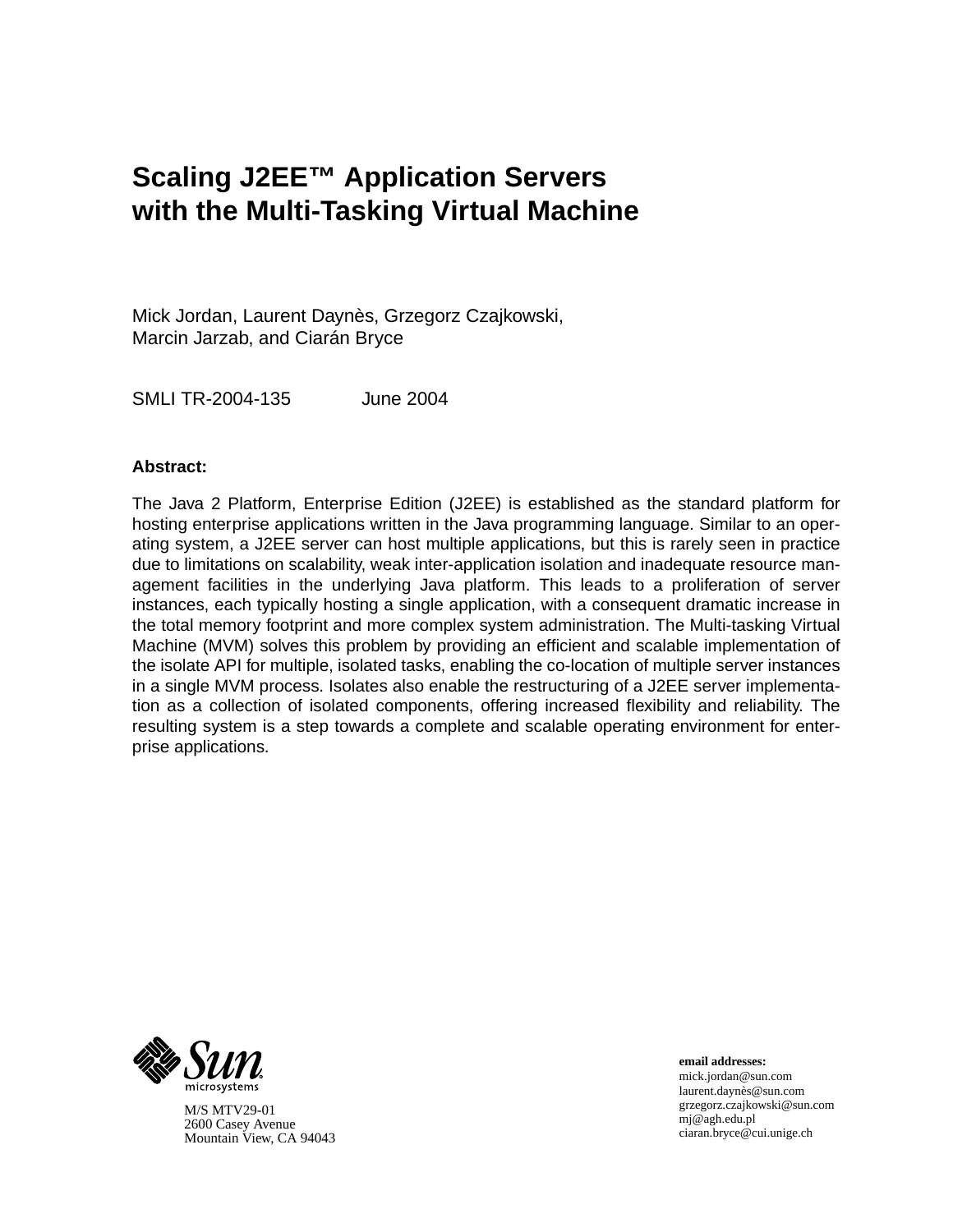© 2004 Sun Microsystems, Inc. All rights reserved. The SML Technical Report Series is published by Sun Microsystems Laboratories, of Sun Microsystems, Inc. Printed in U.S.A.

Unlimited copying without fee is permitted provided that the copies are not made nor distributed for direct commercial advantage, and credit to the source is given. Otherwise, no part of this work covered by copyright hereon may be reproduced in any form or by any means graphic, electronic, or mechanical, including photocopying, recording, taping, or storage in an information retrieval system, without the prior written permission of the copyright owner.

### TRADEMARKS

Sun, Sun Microsystems, the Sun logo, Java, Java Naming and Directory Interface, JavaMail, JavaBeans, JavaBeans Activation Framework,Enterprise JavaBeans, JDK, JVM, J2EE, J2ME, J2SE, Java HotSpot, and Solaris are trademarks or registered trademarks of Sun Microsystems, Inc. in the U.S. and other countries.

All SPARC trademarks are used under license and are trademarks or registered trademarks of SPARC International, Inc. in the U.S. and other countries. Products bearing SPARC trademarks are based upon an architecture developed by Sun Microsystems, Inc. UNIX is a registered trademark in the United States and other countries, exclusively licensed through X/Open Company, Ltd.

For information regarding the SML Technical Report Series, contact Jeanie Treichel, Editor-in-Chief <jeanie.treichel@eng.sun.com>.All technical reports are available online on our website, http://research.sun.com/techrep/.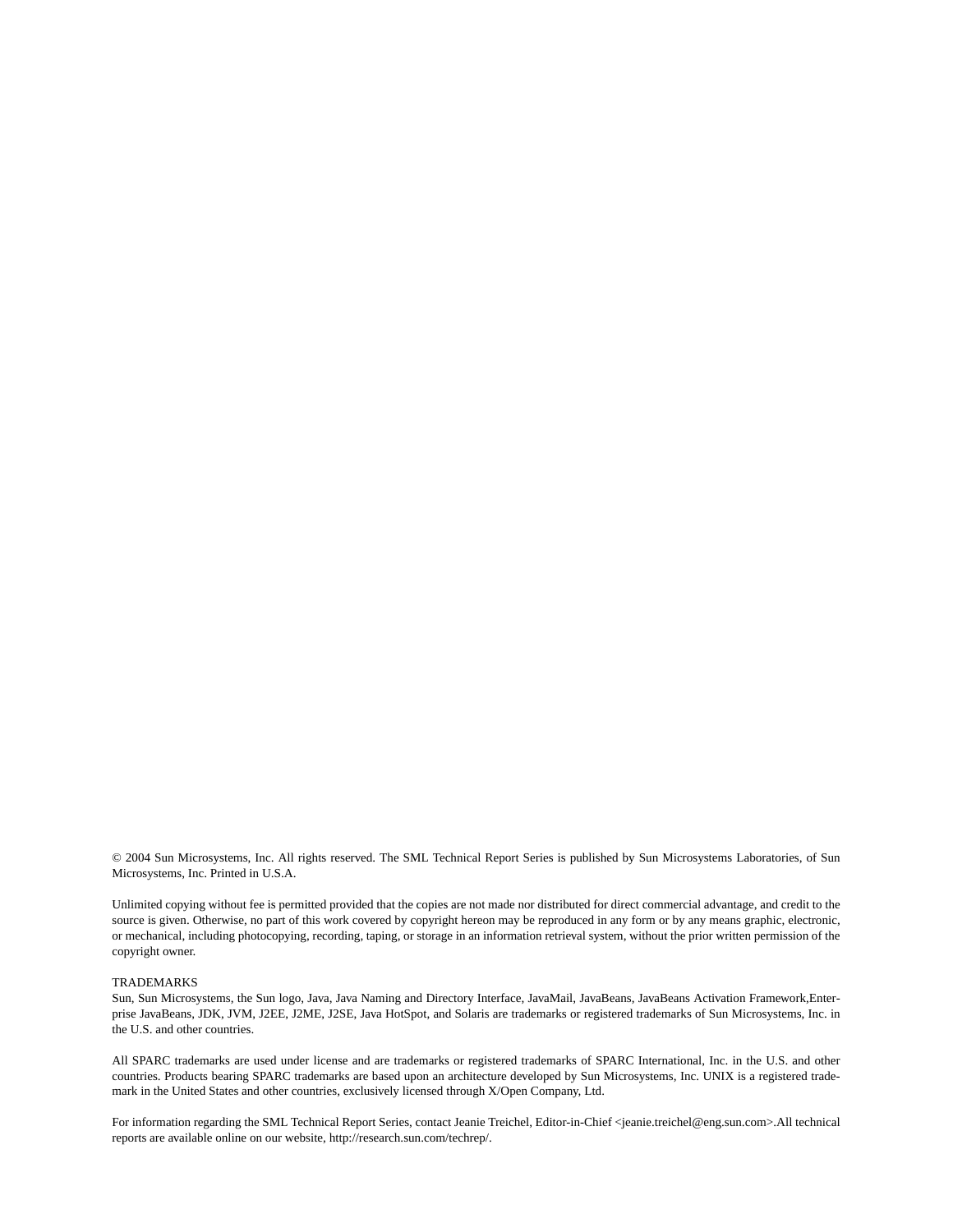### Scaling J2EE™ Application Servers with the Multi-Tasking Virtual Machine

| Mick<br>Jordan                                                                     | Laurent<br>Daynès          | Grzegorz<br>Czajkowski | Marcin Jarzab                                                                                     | Ciaran Bryce                                                       |
|------------------------------------------------------------------------------------|----------------------------|------------------------|---------------------------------------------------------------------------------------------------|--------------------------------------------------------------------|
| Sun Microsystems Laboratories<br>2600 Casey Avenue<br>Mountain View, CA 94043, USA |                            |                        | Dept. of Computer Science<br><b>AGH University of Science</b><br>and Technology<br>Krakow, Poland | <b>Object Systems Group</b><br>University of Geneva<br>Switzerland |
|                                                                                    | firstname.lastname@sun.com |                        | $m$ $(a)$ agh.edu.pl                                                                              | Ciaran.Bryce@cui.unige.ch                                          |

#### $\mathbf{1}$ **INTRODUCTION**

The Java<sup>TM</sup> 2 Platform, Enterprise Edition (J2EE) [Sun03b] is the standard server-side environment for developing enterprise applications in the Java programming language.

J2EE applications are encapsulated in well-defined *enterprise archive files* (ear files) and are deployed and executed on J2EE servers in a similar manner to conventional applications on existing operating systems. Applications are typically composed of several modules that handle specific aspects, notably web modules for interaction and presentation, Enterprise Java Beans<sup>TM</sup> (EJB) modules for business logic, and resource adapter modules for accessing legacy data systems. These modules are hosted in *containers* that interpose between the application modules and the available services. Containers are themselves instantiated in servers, for example, a Web or EJB server.

The J2EE architecture is specified in such a way that certain containers are defined to be logically separate  $-$  for example, the Web container and the EJB container  $-$  with communication through well defined interfaces. A particular implementation of the architecture can choose whether to support these containers in separate Java virtual machines (JVMTM), possibly on different machines, or in a single JVM. In this way the architecture scales while providing a portable programming model. Large scale systems typically consist of a tier of web servers, a tier of EJB servers and a database tier. Each tier may also be clustered to provide high availability and/or increased throughput.

A single J2EE server supports the execution of multiple concurrent applications using the classloader mechanism of the Java platform [LB98] as

the means of separation, and the threading mechanisms as the means of concurrency. The server also manages the virtualization of global, shared resources, such as database connections. A J2EE server thus provides an operating environment for J2EE applications in much the same way that an operating system provides an operating environment for traditional applications.

However, limitations in facilities provided by the underlying Java platform prevent the J2EE operating environment from providing the same quality of service as the process model of a traditional operating system. For example, there is no robust way to terminate a J2EE application as threads cannot be stopped safely. Similarly, the degree of isolation provided by the classloader model is weak compared to that of an operating system process. In addition, the Java platform provides no way to control important resources, such as CPU time, and therefore prevent denial of service attacks. Finally, scalability issues in the JVM itself, for example, garbage collection algorithms with long latencies, can be a limiting factor. Much effort continues to be directed at improving the scalability of a single JVM such that, in the foreseeable future, this issue may disappear. However, the platform limitations will remain unless the appropriate features are added.

The practical consequence of these limitations is that typical J2EE servers host a single application, even on large SMP machines, so that the processbased mechanisms of the underlying operating system can be used to satisfy the requirements of isolation and resource management. Not only are the multi-application facilities of the J2EE server going largely unused, but the resulting increase in the number of server instances is extremely wasteful of memory, as the memory footprint of a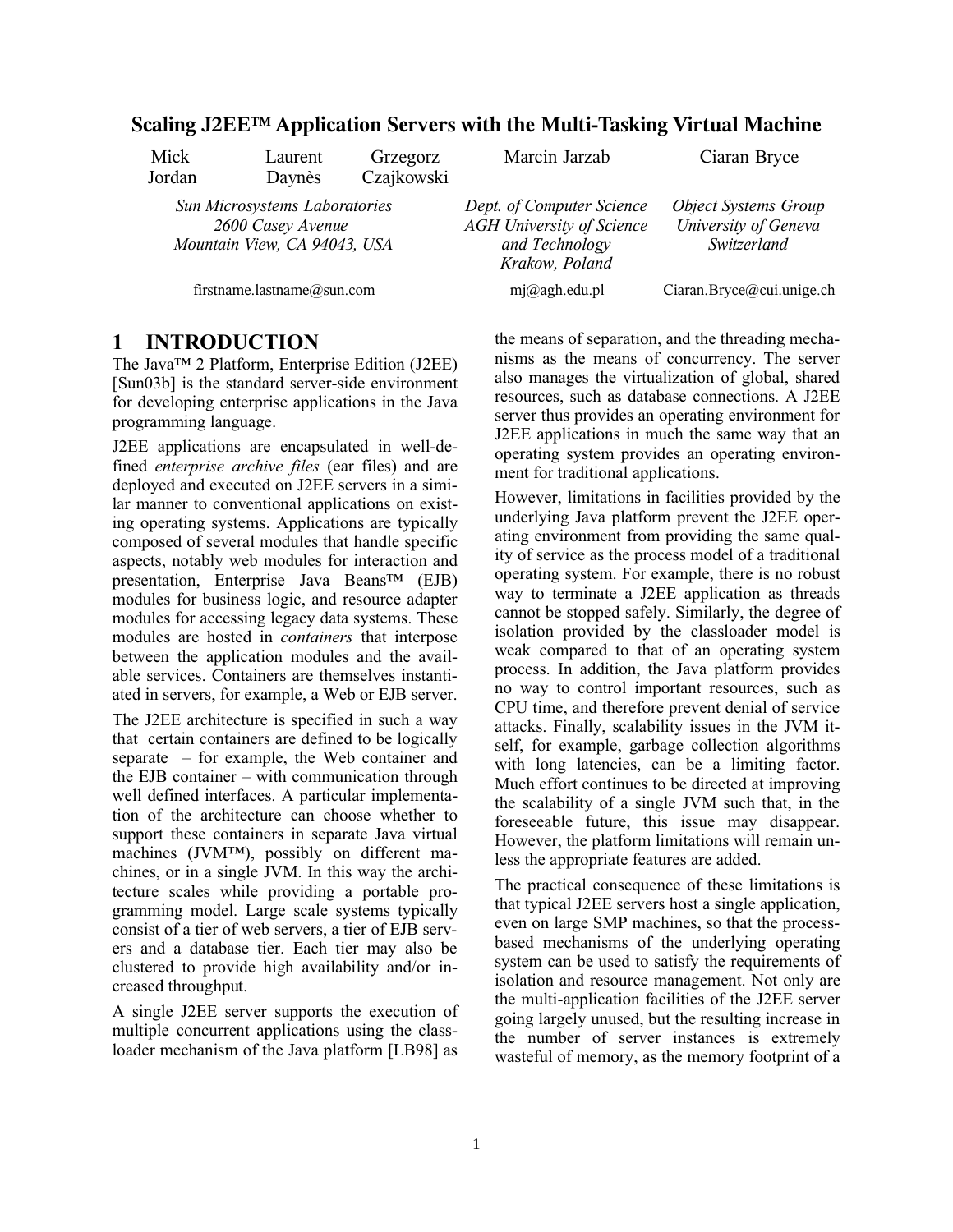J2EE server is substantial. System administration is also made more complex, as it is inherently harder to manage a system comprising multiple processes. The solution in many J2EE systems is to include a special administrative server, which adds additional footprint and complexity.

One can argue that if a particular J2EE application must support so many clients that it requires a multi-tiered and clustered J2EE installation, then there is evidently no need to run multiple applications in a single server. However, not all applications have such requirements. Furthermore, it is expensive and potentially wasteful to dedicate a large hardware installation to a single application. It would be more flexible and efficient to deploy multiple applications across the cluster on each server and be able to dynamically adjust the resources that are assigned to each application. Currently, this can only be achieved by providing a J2EE server instance for each application on each machine in the cluster.

Our previous research led to the development of a programming model, and an associated API extension to the Java platform, that supports fully isolated computations. The API development, carried out as a Java Specification Request under the Java Community Process, is described by JSR 121 [JCP01]. The isolation API is capable of being realized by a set of co-operating JVMs or by a single, "multi-tasking" JVM. The API thereby provides a portable programming model while ensuring fault isolation between components. Two implementations of this model have been built to date. The first is the reference implementation of JSR 121, that uses multiple operating system processes to represent the isolated computations. The second is the the Multi-tasking Virtual Machine (or MVM) [CD01]. Work is also underway to extend the model to clusters of separate machines.

MVM has demonstrated that co-locating computations in a multi-tasking virtual machine  $-$  combined with aggressive, transparent, sharing of runtime data structures  $-$  can significantly decrease startup time and memory footprint [CD01], [CDN02]. That work was carried out in the context of the Java 2 Platform, Standard Edition  $(J2SE<sup>TM</sup>)$  platform, which targets desktop applications.

This paper addresses the applicability of the isolate programming model and the MVM to the J2EE platform. It shows how the memory footprint of large multi-application systems can be dramatically reduced and how sound inter-application isolation can be achieved. In contrast to previously reported measurements on MVM, which used micro-benchmarks, we apply MVM to the J2EE 1.3.1 Reference Implementation (J2EERI) [Sun03c], reporting comparative performance measurements against a standard JVM. We also explore ways in which isolates could be used to structure the internal implementation of a J2EE server. We touch briefly on the issue of inter-application resource management but a full discussion of this topic is beyond the scope of this paper.

The rest of the paper is structured as follows. Section 2 provides an overview of the MVM architecture and the isolate programming model. Section 3 contains an overview of the J2EE platform. outlines the J2EERI architecture and discusses the use of classloaders to achieve isolation. Section 4 describes the straightforward application of MVM to support multiple J2EERI server instances and provides comparative performance measurements against a standard JVM. Section 5 discusses how isolates might be used explicitly in the implementation of a J2EE server. Section 6 describes two particular experimental implementations and compares performance against the results of Section 4. Section 7 discusses related work, Section 8 discusses ideas for future work and we conclude in Section 9.

#### $\overline{2}$ **BACKGROUND ON MVM**

MVM is a general-purpose virtual machine for executing multiple applications that are written in the Java programming language. It is based on the Java HotSpot™ virtual machine (HSVM) [Sun00a] and its client compiler, version 1.3.1 for the Solaris<sup>™</sup> Operating Environment [MM01].

Applications executing in MVM are referred to as isolates [JCP01]. MVM-aware applications can use the provided API to control the life-cycle (e.g., creation and asynchronous termination) of other isolates. The main (first) isolate does not have to be an application manager  $-$  it can be any application written in the Java programming lan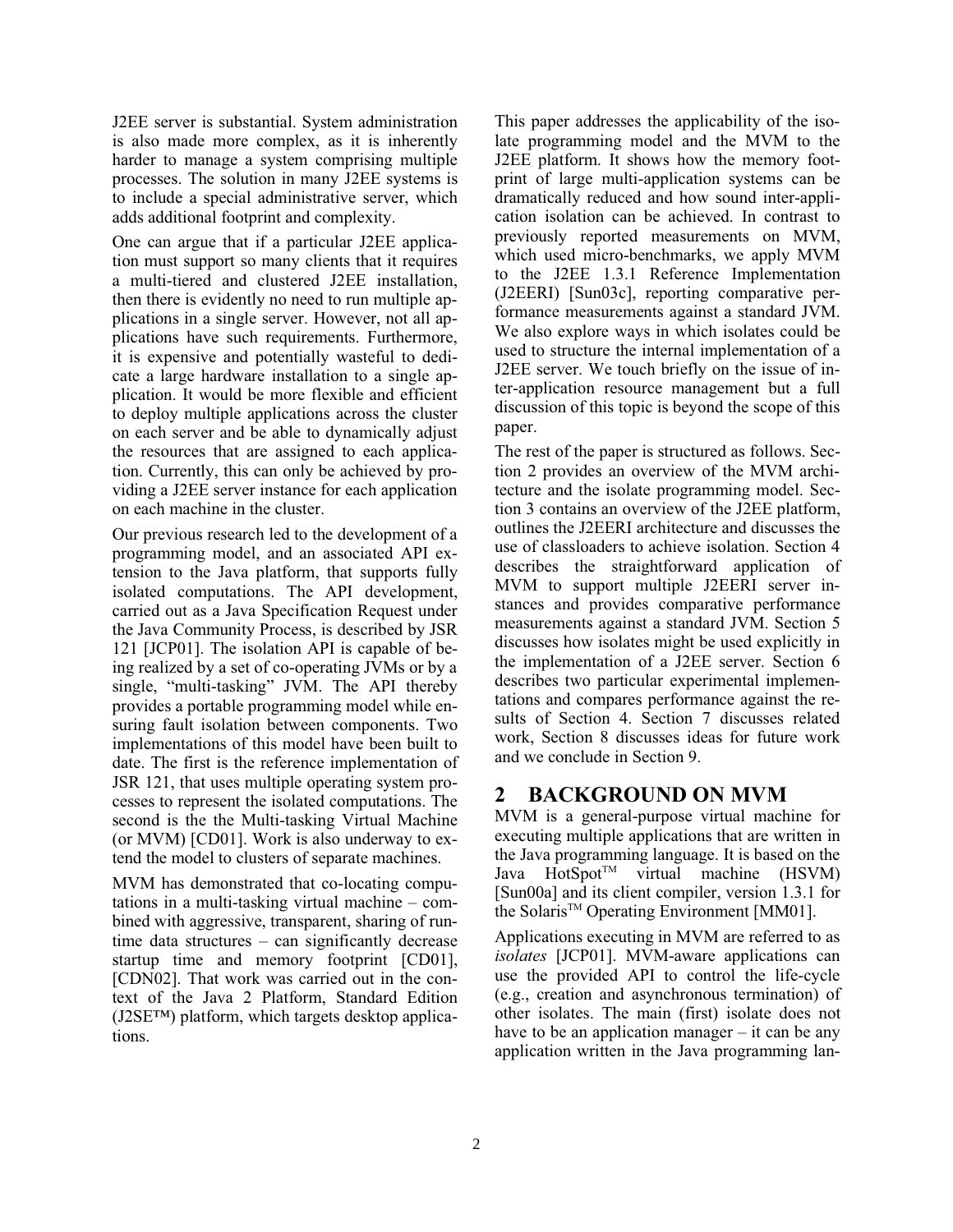guage. A simple example of the API is the creation of an isolate, which will execute MyClass with a single argument "abc":

new Isolate("MyClass", new String[] {"abc"}).start(...);

The key design principle of MVM was to examine each component of the JVM and determine whether sharing it among isolates could lead to any interference among them. Such components are either replicated transparently on a per-isolate basis or made *isolate re-entrant*, that is, usable by many isolates without causing any inter-isolate interference. They include static fields, class initialization state, and instances of class java.lang.Class. Several components of HSVM also needed modification to become isolate re-entrant

An arbitrary number of isolates in MVM can share the code (bytecode and compiled) and much of the related metadata, of both core and application classes. Runtime modifications make the replication of non-shareable components transparent. In effect, each application "believes" it executes in its own private JVM, as there is no interference due to mutable runtime data structures visible directly or indirectly by the application code. Similarly, certain runtime (JRE<sup>TM</sup>) classes, such as System and Runtime, had to be modified to make operations such as System.exit() apply only to the calling isolate.

The heaps of isolates are logically disjoint. The separation of isolates' data sets in MVM implies that isolates cannot directly share objects, and the only way for isolates to communicate is to use copying communication mechanisms, either standard ones, such as sockets, or custom protocols [PCD+02]. Another option is to use *links*, which are a low-level isolate-to-isolate communication mechanism introduced in the isolate API [JCP01].

In MVM, most of the class representation and the class loading, linking, and run-time compilation effort is shared. In particular, only when a class is loaded into MVM for the first time, are the actual file fetching, parsing, verification, building of a main-memory run-time representation of the class, and several other steps performed. These do not need to be repeated when another isolate uses the same class. This provides a significant reduction in the startup time of programs, such as J2EE servers, that comprise a large number of classes.

### 2.1 Multi-user Capabilities

MVM uses the process facilities of the underlying operating system to encapsulate the ideas of protection and access control [CDT03]. A single instance of MVM exists as one process and contains multiple isolates. Isolates may be started within MVM by different users through a separate login program called *Jlogin*, written in C. Jlogin corresponds to a notion of a user session, and is used to start a single isolate  $-$  the user simply types in the name of the main class and its arguments, similarly to running the standard "java" command.

After session initialization, Jlogin serves as a daemon process that services all requests generated by its associated isolate that require the user identity to be correctly set, e.g., accessing the file system, environment information or spawning subprocesses. The Jlogin process has the effective user id and associated privileges of the actual user, regardless of the process attributes of MVM  $(Figure 1)$ .



Figure 1: Three users execute applications in MVM; each of them has an instance of the Jlogin process.

The handling of the standard input/output/error streams is similar to that found in the familiar op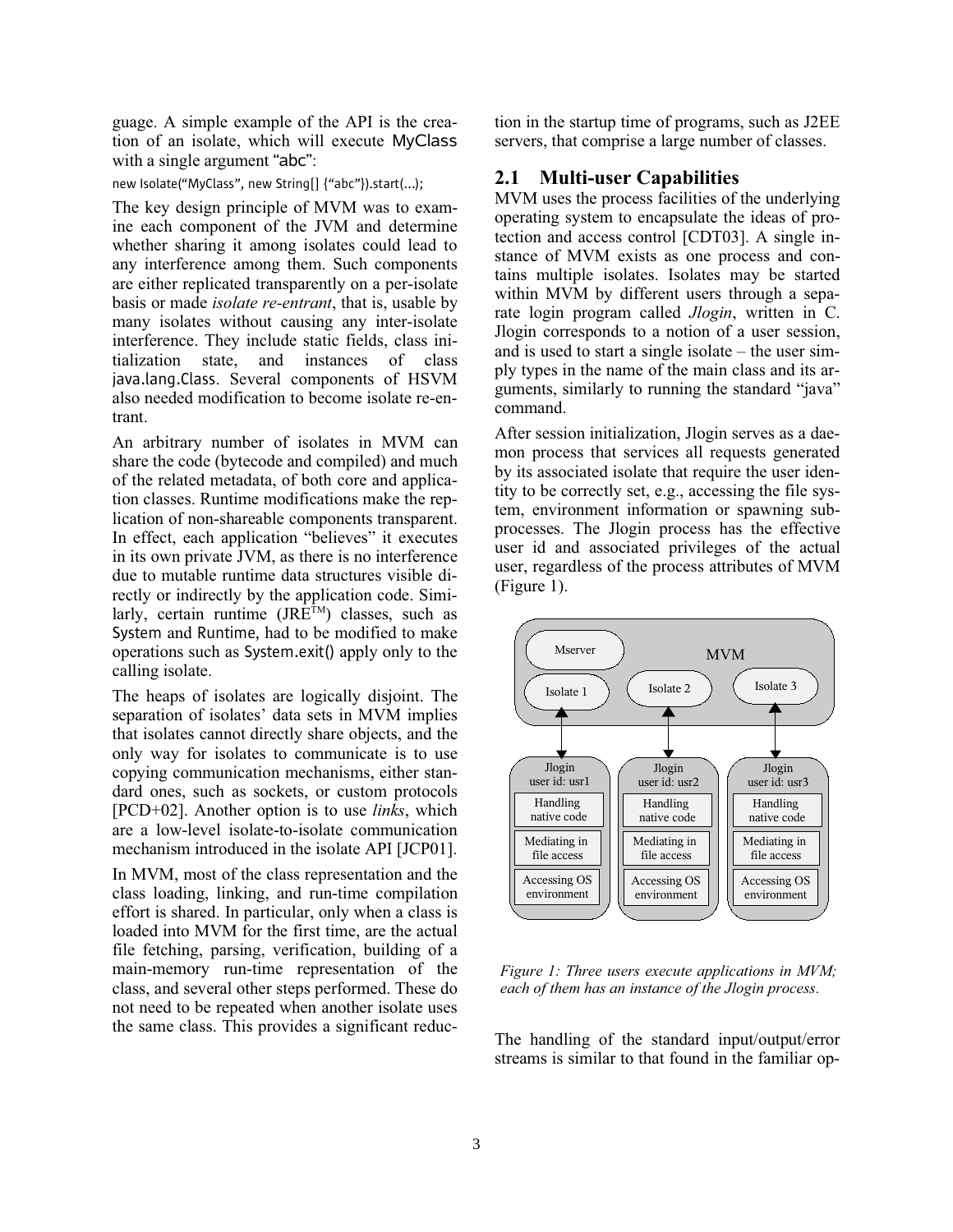erating system process model. Each isolate has its own instance<sup>1</sup> of a Jlogin process that, in addition to encapsulating the user-id information, also hosts user-supplied/untrusted native code libraries, so that a failure of native code associated with one isolate does not affect the others. This is especially important for the J2EE environment as the J2EE Connector Architecture is frequently used to access legacy code loaded as a native library.

The first isolate of MVM is a simple application called Mserver that listens on a socket for connections from Jlogin processes. Each new Jlogin connects to Mserver and the two exchange information such as relevant environment variables and user settings. Jlogin then sends a request to Mserver to create an isolate to run the application the user specified when starting that Jlogin instance. The isolate connects to its Jlogin's standard input, output, and error streams. Multiple Jlogin processes from different users can connect to the Mserver to launch their applications within the same instance of MVM.

Communication between isolates may take place using any of the standard means provided by the underlying operating system, for example, files or sockets. To communicate via the link mechanism of JSR121, a newly created isolate must be provided with at least one link in its start method. It can then use one of these links to receive messages which may contain additional links on which to communicate.

The default Mserver application starts isolates with a null set of links, i.e., the expectation is that each isolate started by Mserver is completely independent of the others. To provide flexibility in the initial setup, it is possible to supply Mserver with an alternate factory class that can customize the initial environment in which the isolates operate. In Section 5 we describe how this capability is exploited in the J2EERI environment to monitor a collection of server components.

#### **J2EE OVERVIEW** 3

We first provide an overview of the architecture defined by the J2EE specification and then outline the implementation architecture of the **I2EERI** 

### 3.1 J2EE Specification

The J2EE 1.3.1 specification defines four mandatory application component types:

- **Application Clients**  $\bullet$
- Applets
- Servlets, Java Server Pages
- **Enterprise Java Beans**  $\bullet$

These components have access to some or all of the following required services:

- HTTP, HTTPS, RMI-IIOP communication  $\bullet$
- Java<sup>™</sup> Transaction API (JTA)
- Java Database Connectivity (JDBC<sup>TM</sup>)
- Java IDL(CORBA Interface Definition Language)
- Java<sup>™</sup> Message Service (JMS)
- Java Naming and Directory Interface<sup>TM</sup>  $(JNDI)$
- JavaMail<sup>TM</sup>, JavaBeans Activation Frame- $\bullet$  $work^{TM} (JAF)$
- Java API for XML Parsing (JAXP)
- **J2EE<sup>TM</sup>** Connector Architecture
- Java<sup>TM</sup> Authentication and Authorization Service (JAAS)

The J2EE platform also requires a database accessible through JDBC.

The four application component types are required to be hosted in a container that interposes between the application and the federation of available services. The abstract relationships between the containers and services is shown in Figure 2. Note that while suggestive of physical structuring, the architecture does not imply any particular realization. In principle all elements could be instantiated in a single JVM, although they would typically span JVMs and machines in a large installation. Although not shown in the diagram, the containers themselves and some of the services, e.g., JMS, are typically embedded in servers – for example, a Web server, an EJB server and a JMS server. We use the term J2EE server to describe the aggregate of these logically

<sup>&</sup>lt;sup>1</sup> Lazily created for isolates created by program code.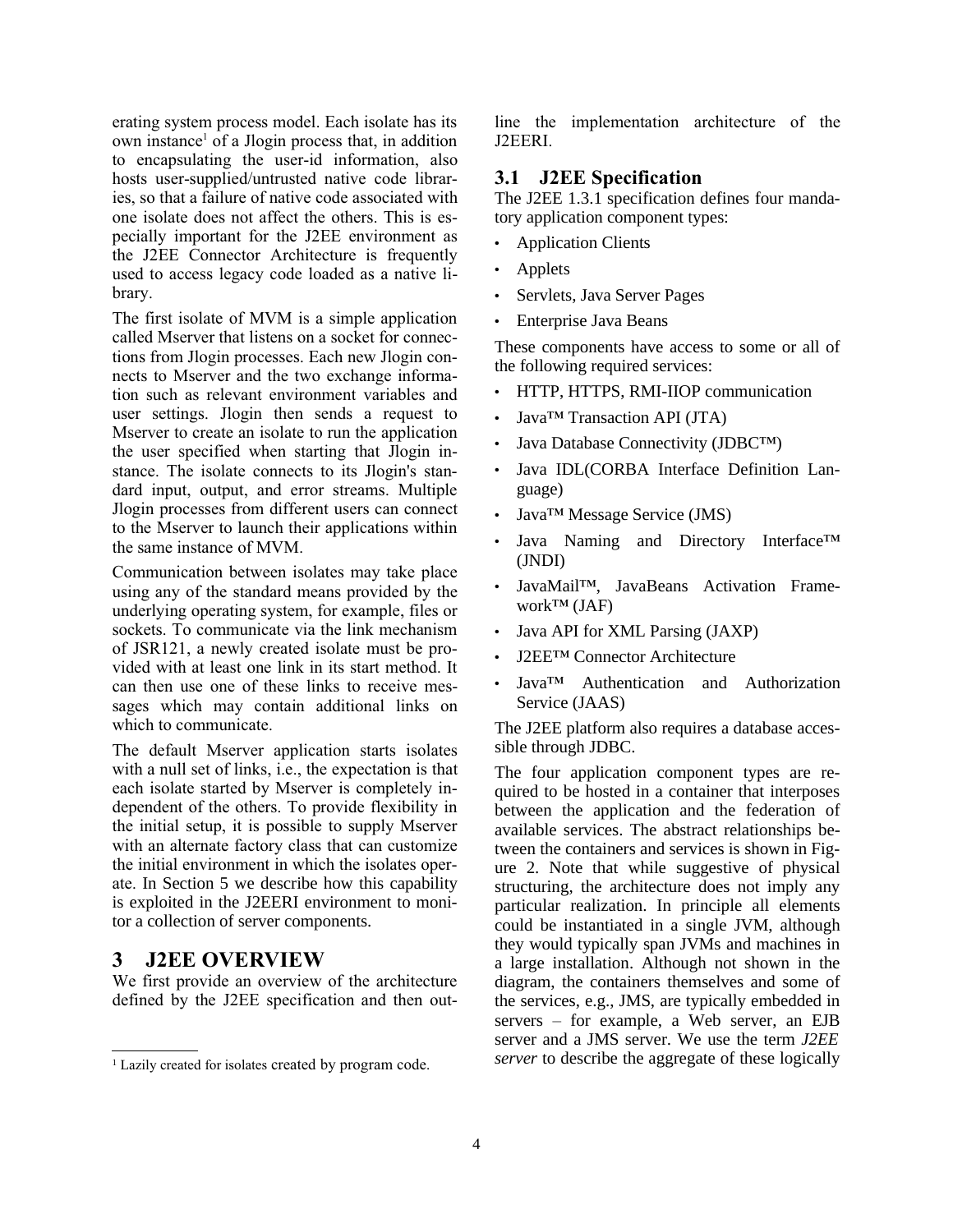

*Figure 2: The J2EE Architecture.* 

embedded servers even if, in practice, there is no corresponding concrete entity. In the remainder of the paper, an unadorned use of the term "server" should be taken to mean J2EE server. We use the term "sub-server" to indicate a generic embedded server and the qualified form, e.g., Web server, when appropriate.

# **3.2 J2EERI Architecture**

The J2EERI implementation is written entirely in the Java programming language. It includes a version of the Tomcat [ASFb] Web server. The JMS service depends on the Cloudscape relational database [IBMC], which is included with the J2EERI, and is also written entirely in the Java programming language. At runtime, all servers execute in the same JVM, including the Cloudscape instance that supports JMS. Typically an additional instance of Cloudscape, that executes in its own JVM, provides the external database component for JDBC access from deployed applications, although any database with a JDBC driver can be used.

The internal structure of the J2EERI is relatively complex, in particular the Object request broker  $(ORB)$  that underpins the Java IDL service, the  $R$ MI-IIOP communication service, and the naming service accessed through JNDI. However, the Web, EJB and JMS sub-servers are relatively well encapsulated. These sub-servers all make use of the  $\overline{ORB}$  for naming and inter-server communication.

# **3.3** Classloaders and Isolation

The J2EERI and most J2EE servers make extensive use of the classloader framework provided by the Java platform [LB98]. Since classloaders and isolates share some of the same characteristics, it is instructive to analyze their use in J2EE servers.

Classloaders provide several basic capabilities:

 The capability to load multiple instances of the "same" class in the same JVM. By "same" we mean "has the same fully-qualified class name," regardless of whether the class content is identical or not.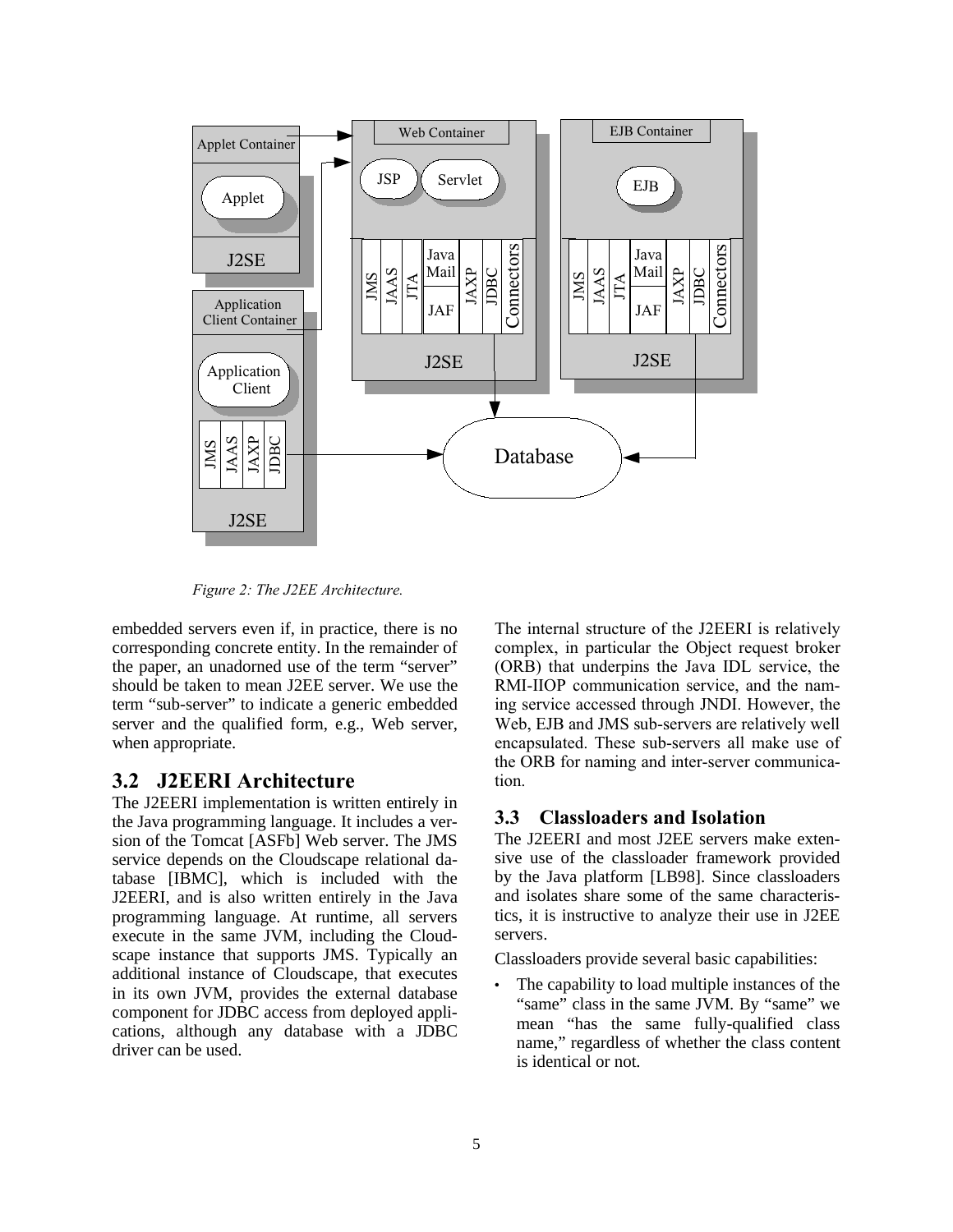- The capability to alter the basic JVM search mechanism for the classfile, for example, to load classes from remote machines or specific directories.
- Runtime support for "isolating" objects by tagging the effective type of an object by both its class and its classloader.
- The capability to interpose on the loading of the class, for example to perform dynamic bytecode transformations.

J2EE servers, including the J2EERI, make extensive use of the first three capabilities. More recently, JBOSS [JBOSS] has exploited the transformation capability to customize the server's capabilities at runtime.

Evidently the first three capabilities allow a J2EE server to act more like a traditional operating system in the sense that applications created after the server was started may be loaded (deployed) and executed. Further, applications may be unloaded, a feature that is not available for classes loaded by the standard JVM mechanism.<sup>2</sup> A modicum of security is also achieved by the JVM preventing the passing of otherwise equivalent objects between classloaders, by causing a class cast exception to be thrown.

Isolates provide similar capabilities to classloaders but the isolation and termination guarantees are much stronger. Classloader "termination" is essentially dependent on the garbage collector finding the classloader to be unreachable. Further, the isolation provided by classloaders is well known to be incomplete and error-prone as objects can leak and be captured. Isolates, precisely since they cannot share objects, deliberately or accidentally, can be terminated and unloaded cleanly. However, as discussed above, the implications of this strict isolation mean that the grain cannot be as fine as that available with class load $ers$ 

There is no doubt that the use of classloaders adds complexity and opaqueness to a system. For example, debugging a class cast exception that is caused by a classloader mismatch can be very challenging.

The classloader structure of a typical J2EE server is surprisingly complex, much of it due to the need to isolate some classes but share others. For example, while servlet classes and EJB classes can occupy separate classibaders, there is a problem with (non-system) utility classes used by both. One potentially expensive solution would be to load (replicate) the utility classes in each classloader. Generalizing from the basic need for a non-replicated solution to the core classes. classloaders can, since JDK 1.2, be organized in a hierarchy allowing shared classes to be loaded in parent classloaders. It is this mechanism that leads to the complex classloader structures in J2EE servers. For example, to handle the utility class problem, the J2EERI loads such classes into the EJB server classloader and makes this the parent classloader for the Web server components.

Note the very important distinction between the use of a classloader hierarchy to share application data (state) and the use to merely share code. In the latter case, isolates arguably offer a fundamentally better solution by providing genuine encapsulation while retaining all the benefits of code and meta-data sharing. In the data-sharing case isolates cannot currently provide an equivalent solution, as there is no notion of partial isolation even between parent and child isolates. It is an area for future work to determine whether it would be possible to provide a transparent and safe data-sharing capability<sup>3</sup> in MVM that could replace this use of classloaders.

MVM currently cannot share class meta-data and compiled code for classes loaded in user-defined classloaders. Therefore, the footprint of the J2EERI server with deployed applications that contain duplicated classes is larger than it should be. However, we have recently developed a variant of HSVM that can share classes loaded by user-defined class loaders when appropriate, and it is expected that this will be integrated into a future version of MVM.

<sup>&</sup>lt;sup>2</sup>The application is unloaded by the server discarding its classloader. However, the associated classes are only unloaded when the garbage collector determines they are unreachable.

<sup>&</sup>lt;sup>3</sup> Analogous to the copy-on-write facility of many operating systems.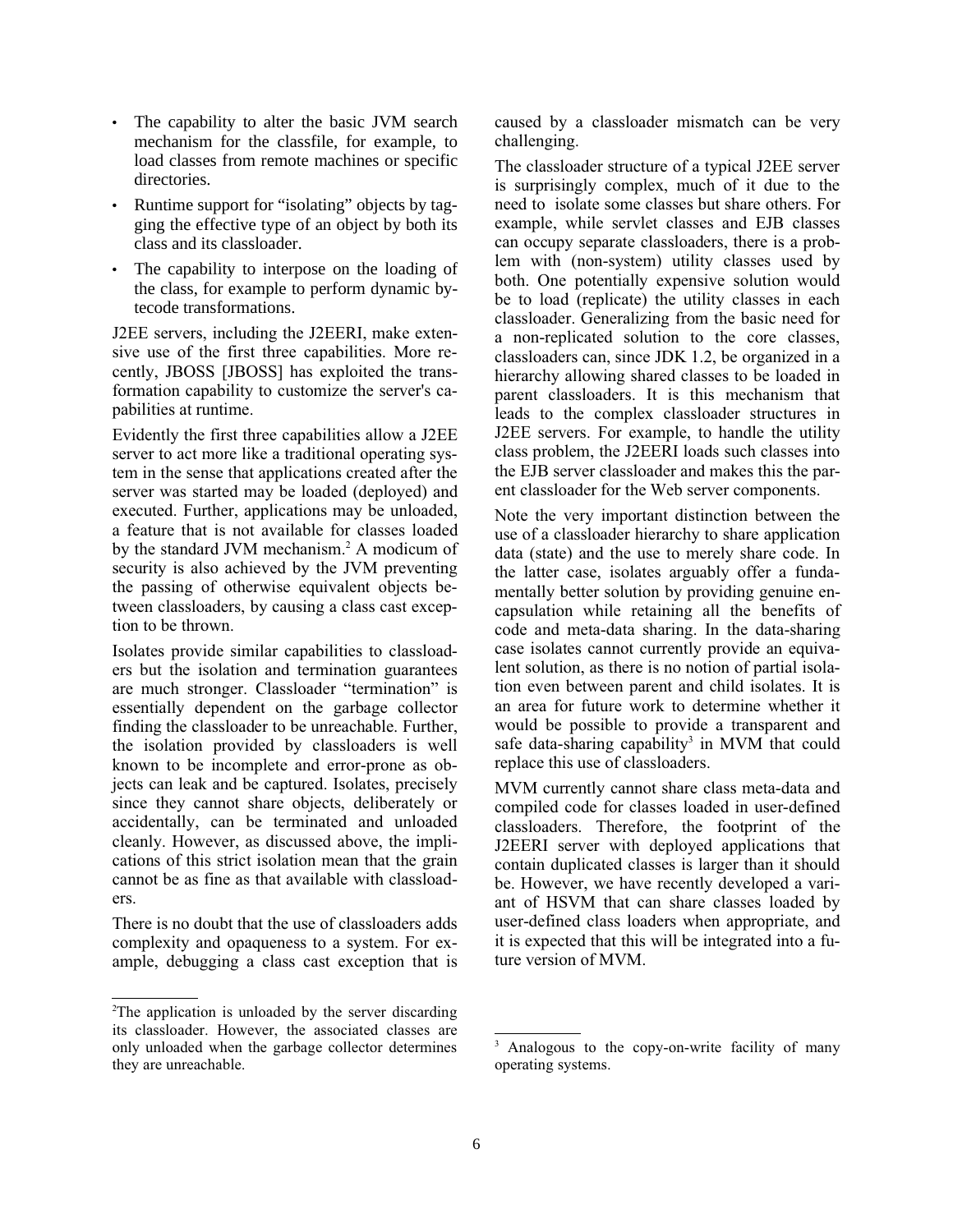#### **J2EERI** on MVM  $\blacktriangle$

The most simplistic use of MVM is to run multiple instances of an "isolate-unaware" application in the same MVM instance. By "isolate-unaware" we mean an application that does not make any explicit use of the isolate API. In the J2EERI context this amounts to running multiple J2EE server instances using the Jlogin process described above. In this case, we are effectively replacing an entire JVM with an isolate, thereby providing a direct way to compare memory footprint and startup time.

Although the MVM system takes care of correctly managing the shared state at the Java platform level, it is still necessary to examine any use of state external to the Java platform for unintended sharing. For example, the J2EERI stores a great deal of state in the file system. Although MVM takes care that each server instance has independently controlled access to these files, it is the case that, by default, all instances would access the same pathname, just as if multiple instances of the server were run in individual **IVMs** 

As delivered, the J2EERI supports only one server instance per machine. It does, however, support the sharing of a single file system tree between separate machine instances, by encoding the machine name in all the pathnames to file system state. In order to support multiple server instances under MVM we augmented the pathname with an additional discriminant. We chose a very expedient solution to this problem that required no changes to Java code, only to the startup scripts for the server and related tools. At the root of the pathname we introduce a "servers" directory and, below this, named subdirectories for each server instance. This also has the virtue of supporting server-instance-specific configuration files, since, for example, each server instance must listen on distinct sockets for its various communication channels, e.g., HTTP, HTTPS, and this information is read from files on server startup.

In this arrangement, the server instances are logically distinct and are unaware of each other. In principle, each server could be configured and run with a different set of applications. However, to allow accurate footprint comparisons between an MVM-based system and an HSVM-based system, we always configure the servers identically. Figure 3 shows the resulting isolate structure of the multi-server (MS) setup. The arrows indicate the isolate creation relationship. In this case all isolates are created by the Mserver.

When comparing the MVM-based and HSVMbased systems, there are three data values that are of interest. The first is the total memory footprint associated with the set of server instances. The second is the startup time of the first and subsequent server instances, and the third is the performance of an application deployed on the server. While startup time may not seem especially important for a server application, it contributes to the Mean Time To Repair (MTTR) which is a key component in the calculation of total system availability.



Figure 3: Multi-server isolate structure.

All tests described in this paper were run on a dedicated dual-processor, 1015Mhz, SPARC® server with 4GB of main memory.

### **4.1 Memory Footprint Measurements**

Memory footprint is calculated from data generated by the Solaris pmap utility and correlated with JVM-specific data on the number and use of various memory regions. We ignore those regions that correspond to mapped *jar* files since, while these are large for a J2EE server  $-$  as much as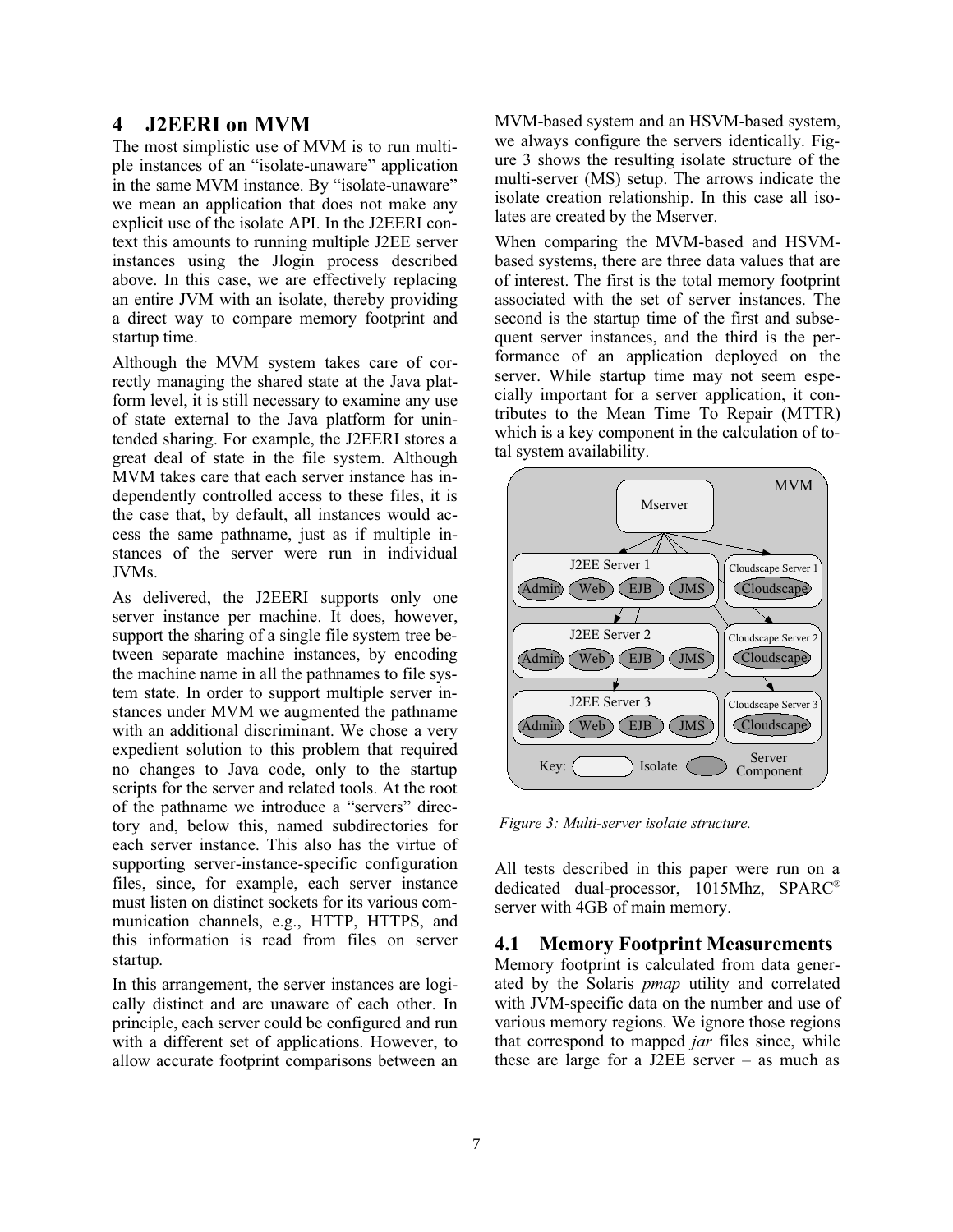$50\%$  of the reported footprint – they are also readonce and potentially sharable. When calculating the footprint of multiple HSVM processes we only count the regions corresponding to shared libraries once. We show only the resident (physical) memory associated with the process, although additional (virtual) memory may have been reserved. Since the test machine is equipped with 4GB of physical memory, we can be confident that the reported resident memory accurately represents the maximum footprint.

A true apples-to-apples comparison of HSVM and MVM memory is impossible, because MVM's generational heap architecture has been modified to support multiple isolates efficiently by providing a new generation per isolate. In the current MVM implementation, the maximum number of isolates is fixed and certain data structures are sized accordingly on startup. In the tests we ran HSVM with the standard heapsize defaults (i.e., max 64MB) and MVM with a maximum of eight isolates and a max heap size of 128MB. However, it is important to stress that we only count resident (i.e., allocated) heap memory in the footprint.

### 4.1.1 Server Startup Footprint

We first measure the memory footprint for a set of five server instances, with a default configuration, and no deployed applications, as shown in figure 4.

Evidently, MVM demonstrates substantially improved scalability over HSVM. There is a very slight  $(0.05\%)$  increase in the MVM footprint compared to HSVM for the initial server instance. A 31% reduction in total footprint occurs for two servers and a reduction of 43% reduction for three. The trend continues for additional servers, reaching a 55% reduction for five. The incremental per-server overhead for HSVM is approximately 20MB, against 5MB for MVM.

These numbers demonstrate the substantial overhead from the duplication of class metadata that occurs in multiple HSVM instances for large programs like J2EERI. Unlike micro-benchmarks. which contain only a few classes, a J2EE server contains several thousand loaded classes by the time it is ready to accept requests. For J2EERI, the meta-data overhead from this large set of classes is 15MB per server instance, i.e., 75% of the total overhead. This meta-data is much larger than the code of the virtual machine itself, which only contributes 30% of the total footprint. MVM's mechanisms for sharing class metadata are therefore proportionally more effective on large systems like J2EERI and limit the footprint increase to the actual amount of server-specific data (as opposed to metadata). The following table shows the percentage of the footprint attributable to data, metadata and code for MVM as the number of server instances increases.

| <b>Memory</b> % | -S1        | S <sub>2</sub> | <b>S3</b>               | S4    | <b>S5</b> |
|-----------------|------------|----------------|-------------------------|-------|-----------|
| Data            |            |                | 20.06   29.62   37.13   | 41.41 | 45.43     |
| Metadata        | 57.38 51.1 |                | 46.1                    | 43.58 | 40.84     |
| VM code         |            |                | $22.56$   19.28   16.76 | 15.01 | 13.63     |

Data corresponds to objects allocated with the new operator. Meta-data is all other memory allocated by the virtual machine, including class meta-data, constant pool, bytecodes, compiled bytecodes and other runtime data structures. Note that the VM code, which is the only portion that can be shared by the standard operating system mechanisms, is a small and decreasing contribution to the footprint.



Figure 4: Memory footprint comparison of multiple J2EERI servers under HSVM and MVM.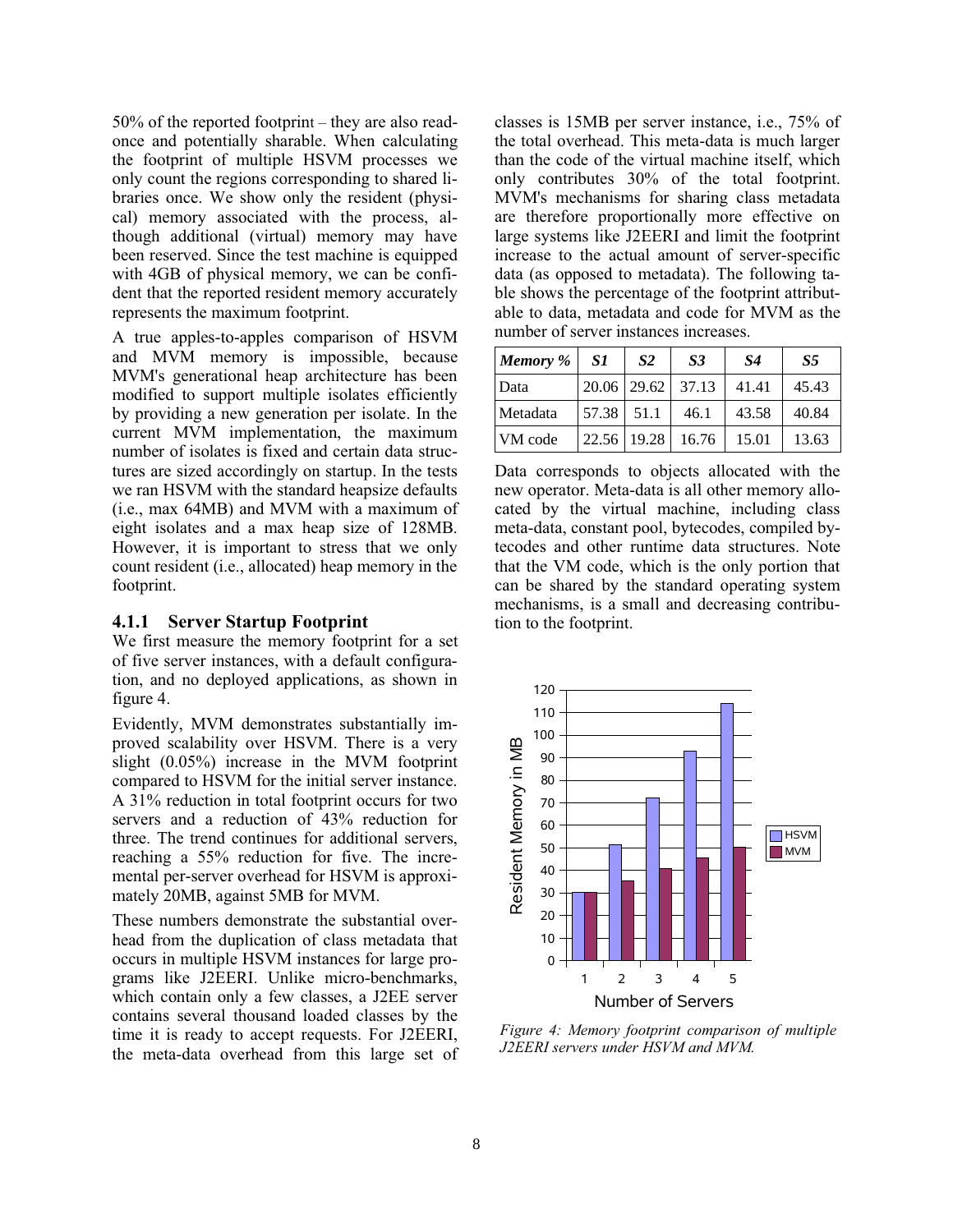### 4.1.2 Deployed Application Footprint

The server startup measurements provide a lower bound on the memory consumption. To get more realistic measurements, we deployed and ran an application on each server. We chose the wellknown Petstore application [Sun03d], that was written to showcase the J2EE platform. Petstore requires an SQL database and we use a bundled copy of Cloudscape. In this test, we provided a separate Cloudscape database for each server instance, so that the J2EE server instances are completely independent, end-to-end.

There are two ways to bring up the system. First, start all Cloudscape instances, then all J2EERI instances, then deploy Petstore on all servers, and finally execute each instance of Petstore in turn. In the second approach, each instance is started, deployed and executed in turn. Both orderings have the same memory behavior in the case of multiple HSVM processes. For MVM, we measured both orderings and observed only small differences due to the interaction of the different orderings and the shared garbage collector. We show the results for the first order because it highlights the costs for each stage more clearly. To limit the size of the graph, we only measured three instances. In the HSVM case this corresponds to six HSVM processes, three for the Cloudscape servers and three for the J2EE servers. Note that the deployment tool requires an additional process, although the majority of the work actually takes place in the J2EE server. In the MVM case, we could have executed the deployment tool as an isolate but chose not to as it contributes little to the footprint.

Figure 5 shows the cumulative memory footprint for each stage of the system. The x-axis uses the following key: Cn: Cloudscape server n started; Sn: J2EE server n started; Dn: Petstore deployed on server n; Rn: Petstore run on server n. The application is accessed through a web browser and a single item is purchased from the store.

In this test, MVM has a 22% increase in footprint for the first Cloudscape server. This is due to Cloudscape having a very small footprint on startup (unlike the J2EE server in the previous test), so the additional overheads of the MVM dominate. However, by the third Cloudscape instance MVM has a 20% smaller footprint. The

maximum footprint reduction of 46% occurs at the startup of the third J2EE server instance. During the deployment phase the reduction drops back to between  $27-31\%$  and the footprint growth rate is similar for HSVM and MVM. This is due to the fact that MVM is not able to share the classes that are loaded in separate classloaders. The rate of footprint increase for MVM during the run phase is very slow, and the total reduction reaches 41% after all three instances have executed. The reason why the HSVM footprint climbs so rapidly during the run phase is mostly due to Cloudscape, which loads a large number of additional classes during the execution phase as the database is accessed. There are effectively six<sup>4</sup> Cloudscape instances in the system, and MVM is able to effectively amortize the class loading cost.



Figure 5: Memory footprint comparison of deployed Petstore application with Cloudscape database.

#### 4.2 **Startup Time Measurements**

We hand-instrumented J2EERI to measure the elapsed time for the startup of the server components. This immediately showed a considerable speedup for second and subsequent server runs, due to two expensive one-time costs. These are the creation of a secure random number seed.

<sup>&</sup>lt;sup>4</sup> Three for the database servers and three for the internal JMS implementation.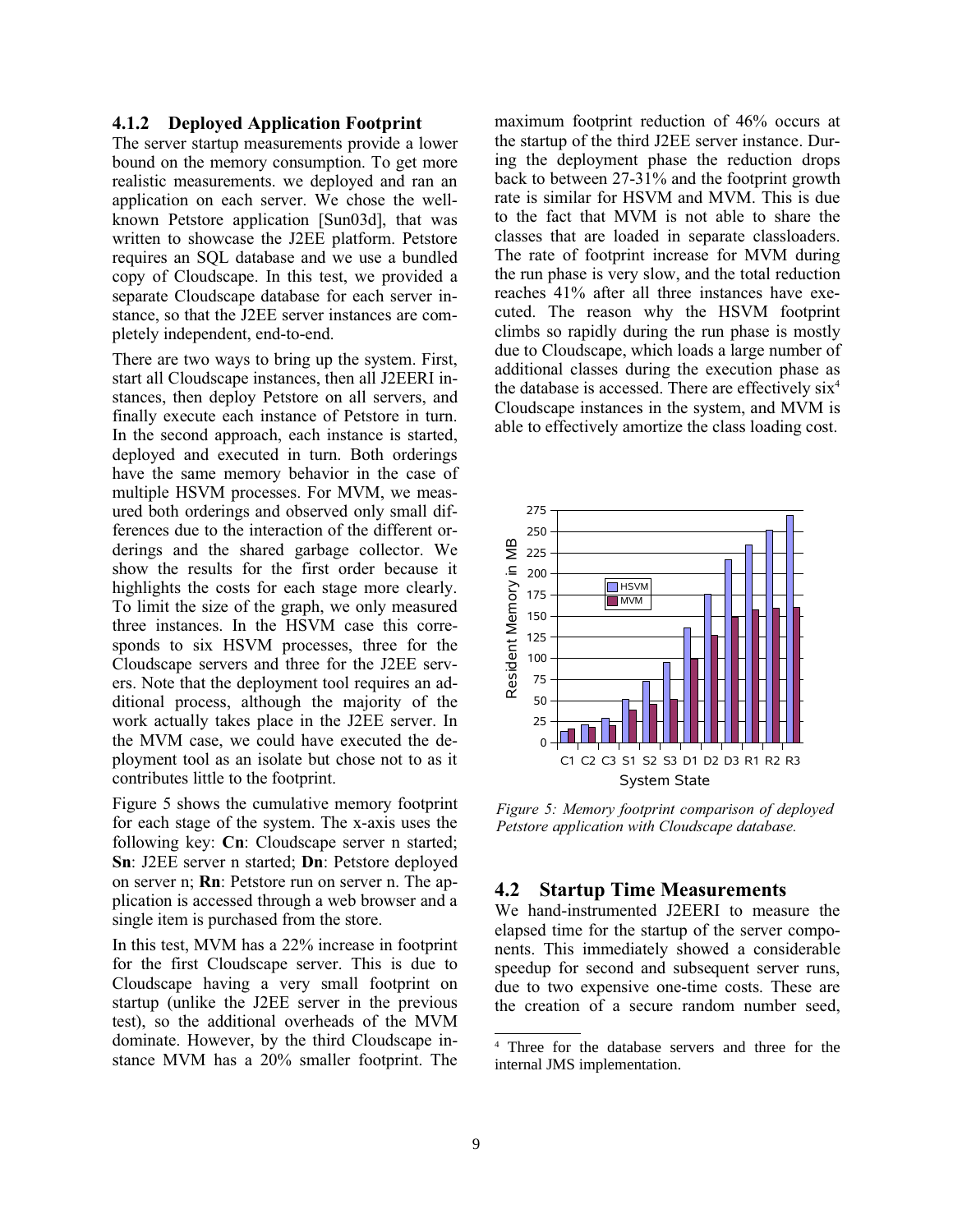which is cached in a server instance-specific file, and the initialization of the JMS database, which initializes a large number of files. To focus on the normal startup time of a server, all reported measurements are for second server runs.



Figure 6: Startup time comparison of J2EERI server instances under HSVM and MVM

The first server instance that is run under MVM shows a  $5.8\%$  decrease in startup time (figure 6). This is actually atypical as there is normally a slight increase caused by the small JVM overheads needed to support isolates. However, in this case, the speedup is due to the fact that the Mserver has already loaded the network classes to support the Jlogin communication, so this cost is not paid by the J2EERI server, which makes extensive use of the network classes. The second and subsequent server instances show a marked decrease in startup time, reaching 77.3% at the fifth instance, that is due to the main body of the server classes already being loaded. The small reduction between the second and fifth instance is due to another virtue of MVM: the threshold counter for compilation of methods is global to all isolates and, therefore, the latter isolates do not incur this compilation cost.

### **4.3 Throughput Measurements**

MVM introduces a small amount of additional compiled code, for example, to support the virtualization of class static variables. On microbenchmarks the performance impact of these changes has been measured as a penalty of less than 2% [CD01]. To determine the impact on a J2EE server, we ran a simple throughput test by putting a simple application under constant load for a long period.

The application is very simple. The persistent data is a simple relation containing products identified by name and price. The data is modeled using an entity bean that is mapped to the database schema using container managed persistence. The throughput test consists of a servlet that creates a number of products and then executes some queries to locate specific subsets that are returned in a web page.

The throughput test was run twenty times for five minutes duration each, with the client repeatedly invoking the servlet with no think time, recording the number of successful transactions, which were then averaged across the twenty runs.

With the Cloudscape server running in a separate HSVM process, the J2EE server running on MVM showed a 1% increase in throughput and similar request response times. However, when the Cloudscape server was co-located in the same MVM, throughput was increased by 11% and the request response time was reduced by 36%. We attribute this improvement to the removal of the process context switching in the co-located case.

#### **USING ISOLATES IN J2EERI** 5

In the simple use of MVM described in the preceding section, there is no explicit use of the Isolate API and correspondingly no control point for managing the entire system. The virtue is that no code changes are required. However, it has the following limitations:

Resources, such as heap size and CPU time, are managed according to the default behavior of MVM. Although MVM strives for fairness, explicit control would be useful. While beyond the scope of this paper, this can be achieved through isolate-specific resource management facilities [CHS+03].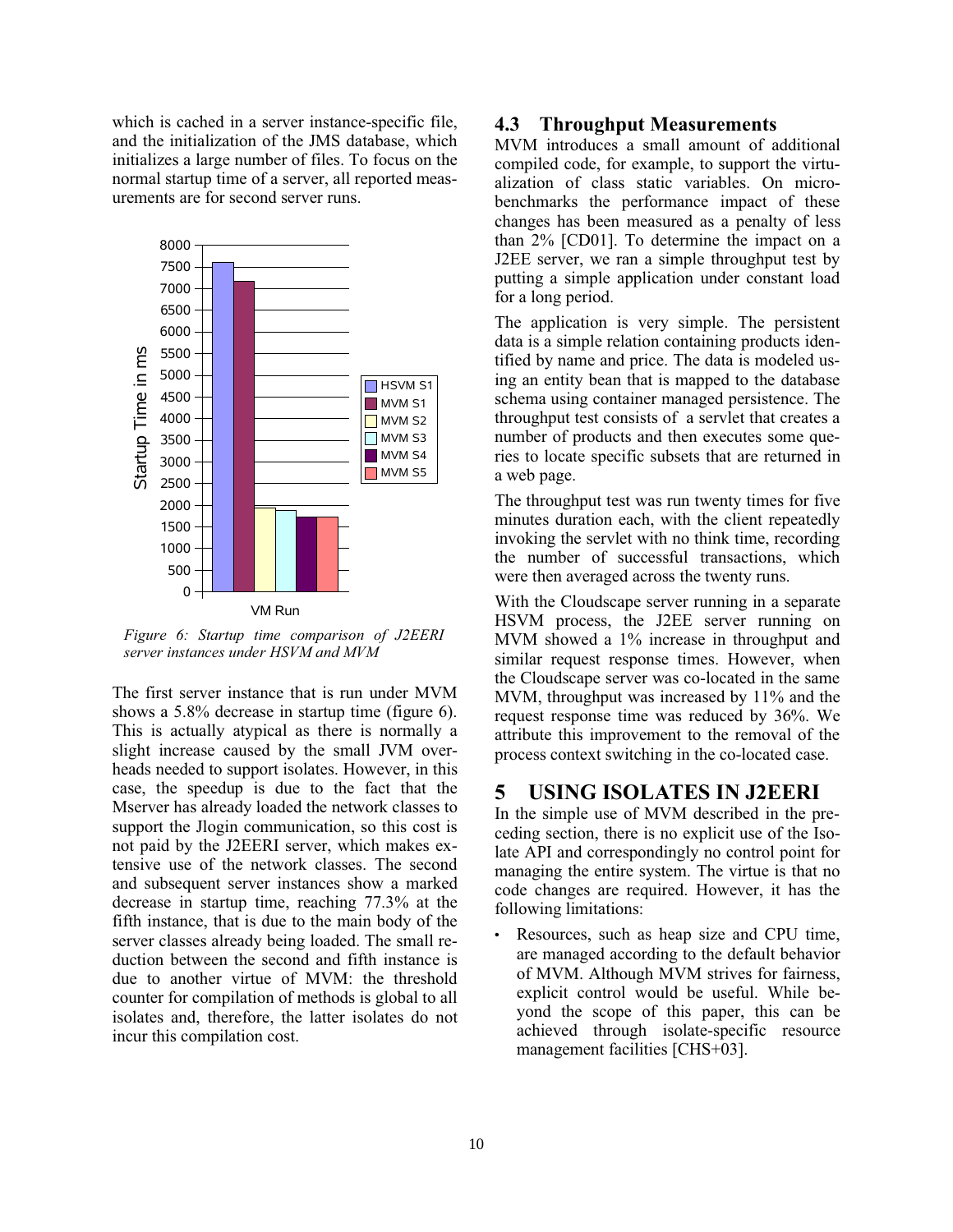• The components<sup>5</sup> of the individual server instances are not isolated from each other. Failure of an individual component implies failure of the entire server instance (but not failure of the entire system of instances).

If control of the individual servers is the main concern, we should note that it can be achieved in part by exploiting the ability to install a custom isolate factory class in the Mserver. Since this class can interpose on isolate creation and startup, it can exploit any of the features of the isolate API to control its child isolates. We have developed such a class to monitor J2EE servers and optionally notify registered listeners of the creation and destruction of server instances. This could be developed further to create a basic administration agent for a family of servers, without changing the main server codebase.

Going further and explicitly introducing isolates into the J2EERI implementation, the limitations can be addressed more completely. However, in a system as complex as J2EERI, there are a variety of ways in which isolates might be used, not all of which are advantageous.

Recall, in particular, that there is no sharing of data permitted between isolates. All communication must be performed by passing values through existing mechanisms such as serialization over sockets or RMI, or by the link facility of the isolate API. Therefore, without extensive reprogramming, one can only place components in separate isolates that are already architected to communicate using these mechanisms. Fortunately, the J2EE architecture was designed from the outset to be capable of spanning multiple machine tiers, and therefore key components were specified to support (remote) communication, passing arguments by value.

### 5.1 Large-grain Isolation

Key large-grain components of J2EE architected to communicate remotely are:

- Application and browser-based clients
- Web server
- EJB server
- JMS server
- Database server

In a conventional large-scale J2EE deployment, each of these servers would be located in a separate JVM or process. Further, there would likely be multiple instances of some sub-servers, for example Web servers, possibly hosted on a separate tier of machines. Even in environments that do not have a separate Web server tier, it is still common to run the Web server and the EJB server in separate JVMs, although the resulting communication overhead is causing a trend towards co-location in the same JVM.<sup>6</sup> Separation is only strictly necessary when the Web server is not Java technology based, e.g., Apache [ASFb].

While beyond the scope of this paper, we should note that the isolate programming model is applicable to multi-tier environments, and that work is underway to extend the implementation to support machine clusters. In this paper we concentrate on the existing MVM implementation and single machine scenarios. In either case it is important to understand the costs and benefits associated with a particular component architecture.

### 5.2 Small-grain Isolation

Evidently the components architected for distribution in J2EE are large-grain and at the level of sub-servers. This is based on the well-known guidelines for distributed computing: if a component has a low-bandwidth communication interface, makes few references to data objects in other components, and performs significant computation, then distribution will be beneficial.

However, it may be possible to find smaller subcomponents within the sub-servers that might benefit from isolation. For example, one might place an individual servlet in its own isolate (section 6.1). Another example would be the use of an embedded compiler to compile generated code for EJBs. Whether such isolation will perform adequately depends largely on the data access patterns of the component. Potential benefits include the additional control and modularity that results

<sup>&</sup>lt;sup>5</sup>We use the term *component* to indicate any set of objects (and associated classes) that provide a welldefined function  $-$  as large as an entire sub-server or as small as a servlet.

<sup>&</sup>lt;sup>6</sup> Essentially, modern J2EE servers are becoming multi-faceted systems that can act as web servers. EJB servers, or both as the situation demands.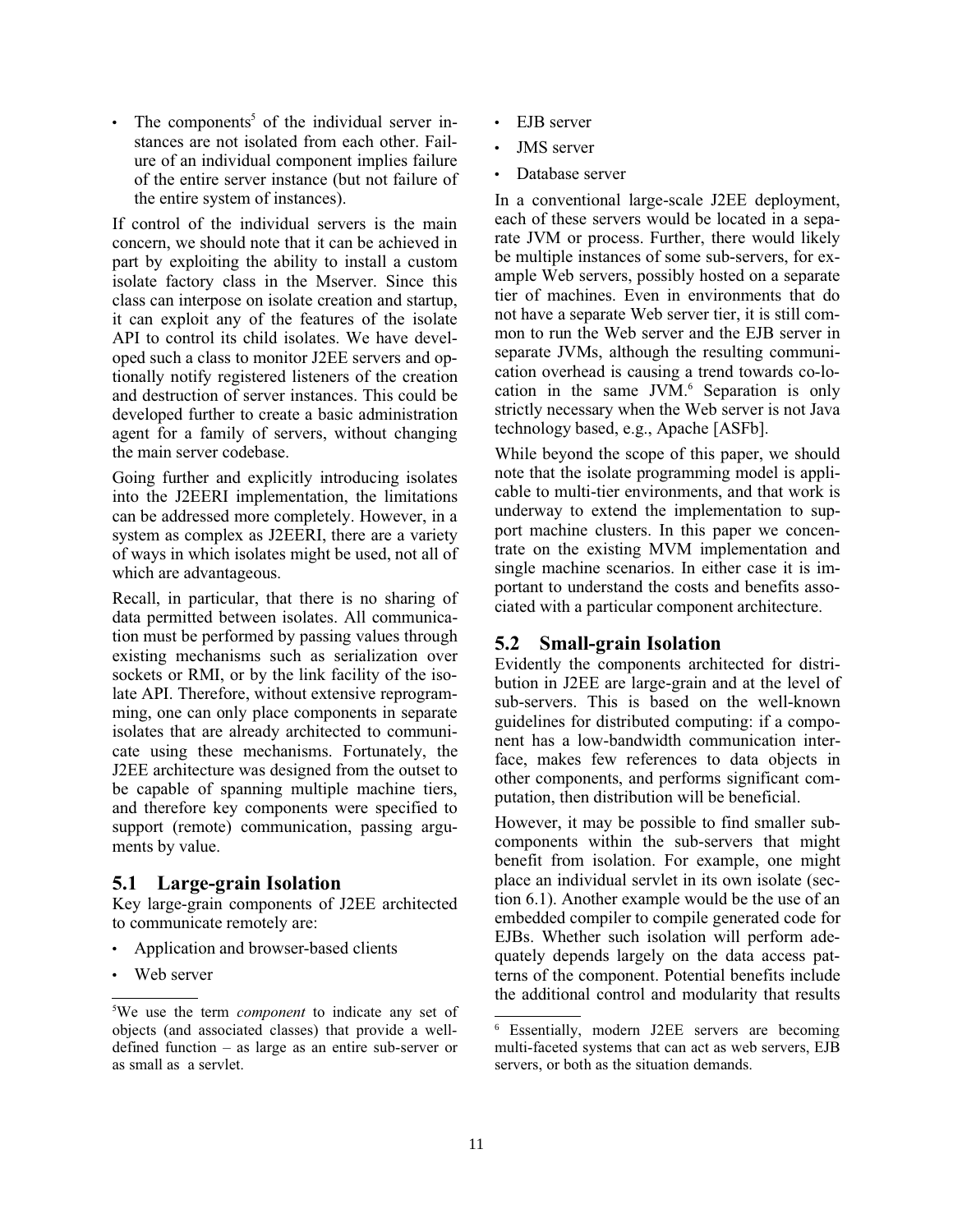from the isolation, but these must be balanced against potential loss of performance resulting from inter-isolate communication.

It is possible that the additional control opportunities that arise from isolation may be significant enough to outweigh the performance concerns. For example, compilers, which might be dynamically invoked to compile Java Server Pages, can be prolific consumers of heap space. In a monolithic server design, this data is mixed in with that from other components and may have a negative impact on overall garbage collection performance. If the component is isolated, it is very much easier to both control the heap space allocated to the compiler and also do expedient cleanup. Recall that MVM allocates each isolate its own new generation in the heap. In a standard JVM, the compiler's allocations in a shared new generation might trigger a full garbage collection.

#### **Sharing Considerations**  $5.3$

Before considering how we might use isolates in a small-grain approach, it is important to discuss the impact of shared components in a J2EE system.

While at one extreme, every component might be. replicated (shared-nothing), in practice, constraints, such as a shared database, may require that certain components be shared. In this case, one must be careful to avoid unintended replication of logically shared resources. Nevertheless, considerable configuration flexibility is available within the J2EE framework. For example, one might choose to provide each application with a separate HTTP server, and hence a separate port number, or share a single (isolated) HTTP server, with a port common to all applications.

Similar considerations apply to the database. For example, while a single Cloudscape server instance is capable of handling a number of different databases, multiple servers are also an option provided that we take care to avoid conflicts such as port numbers and database file locations. The multiple servers may realize an overall performance improvement because each database server is focused on one database and one set of queries. On the other hand, it may be the case that all the applications running in the server logically share the same database. In this case, Cloudscape re-

quires that a single instance manage the database, and it would be an error to replicate the Cloudscape server in each application isolate. Similar considerations apply to the JMS server which, internally, also uses Cloudscape for persistent message queues.

Therefore we can see that logically shared components will typically impose some top-level structuring into isolates. Beyond that there are two basic approaches to further decompose a server into isolates, *architecture-based* isolation and *application-based* isolation, that we discuss below.

#### $5.4$ **Architecture-based Isolation**

The straightforward use of isolates follows the logical architecture of J2EE and places each subserver in a separate isolate. The advantages of this approach are:

- Simple and minimal changes to J2EERI
- Extends easily to a multiple-machine environ- $\bullet$ ment

The disadvantages are:

- Communication overhead is maximized
- Resource management must be implementa- $\bullet$ tion-component-based rather than applicationbased

Evidently this approach is driven primarily by the J2EE architecture and by the particulars of the J2EERI implementation architecture. In essence this approach uses an isolate in place of a separate JVM process. This has the potential benefit of faster communication between sub-servers if the code is modified to use inter-isolate links instead of sockets.

In this approach a complete J2EE application would span multiple isolates (sub-servers), and these sub-servers would also support multiple applications simultaneously. Since the architectural decomposition is predominant, it is difficult to reconstruct an end-to-end application view and therefore difficult to manage resources at the application level. The resulting structure would be similar to that found in many large legacy systems that use operating system processes as a decomposition mechanism.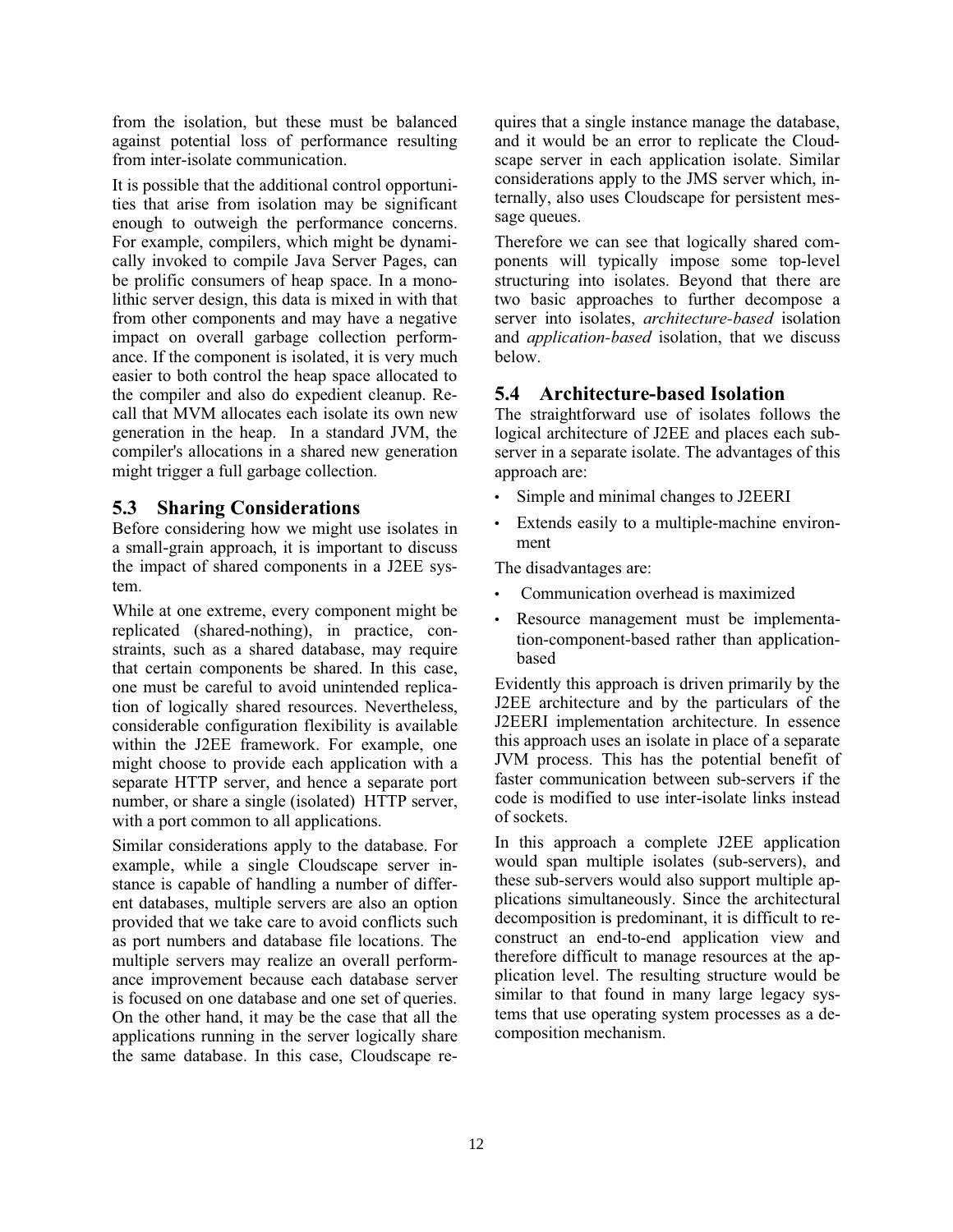### 5.5 Application-based Isolation

This approach takes the position that the isolation of *whole applications* from each other is the most important goal. One or more complete applications are placed in an isolate that we refer to as an *application domain*. The advantages are:

- Communication overheads are minimized. Local, pass-by-reference interfaces may be used, e.g., EJB local interfaces
- Interference between possibly conflicting application demands is minimized
- Supports application-level resource manage- $\bullet$ ment

The disadvantages are:

- Each application domain has its own copy of a sub-server. While the code of the sub-server instances can be shared automatically by MVM, the sub-server data cannot, which may lead to a larger footprint
- There is no fault isolation of individual components

In its purest form every sub-server is replicated in this approach, including, for example, the datahase.

Note also that, unless there are *some* global (shared) sub-servers, this approach is equivalent to the multiple-J2EE server instances discussed in Section 5. The only difference is whether the creation of the isolates is implicit through the Jlogin process or explicit in the code of the J2EE server startup class.

### **5.6 Combining Both Approaches**

It is possible to combine the two approaches since an isolate may create additional isolates.<sup>7</sup> For example, within an application domain isolate, one could create extra isolates that represent an architectural decomposition, e.g., a separate Web server, EJB server, JMS server and database server, provided this doesn't violate any sharing constraints. The main advantage of this is increased fault isolation. In principle a failed component could be restarted without restarting the entire domain.

This order of decomposition is relatively easy to achieve without major code changes. In contrast, it is much harder to add application domains to an architectural decomposition since, unlike multitier capability, this requirement was not anticipated by the original designers and therefore inevitably requires significant changes to the source code.

#### **EXPERIMENTS** 6

In this section we describe two experiments that were carried out to evaluate the above approaches.

### **6.1** Servlet Isolation

In an earlier experiment with the Tomcat web server, we evaluated the benefits of placing an individual servlet in an isolate.

In this experiment, the Tomcat servlet engine, Catalina, runs in the base isolate of an MVM. The modified engine can run servlets in the base isolate in the standard way, or *iservlets* in their own isolate. An iservlet is indicated in the servlet code by implementing a tagging interface Iservlet.<sup>8</sup> To minimize changes to the Catalina code base, the existence of servlet isolates is hidden from Catalina and encapsulated in a ProxylServlet class. In fact, all the major servlet classes have proxies that simply forward requests to and from the iservlet on links.

This is an example of the architectural approach. Since, in this experiment, the only J2EE subserver was the Web server, the initial architectural decomposition was trivial. Then, regardless of how many is ervlets are defined in the J2EE application, each iservlet is placed in its own isolate, essentially mimicing the architectural decomposition of the application into iservlets.

The experiment highlighted the issues that arise due to the lack of object sharing between isolates. There are a number of situations where the servlet API allows direct communication between servlets and also indirect communication through objects created by Catalina. For example, nothing prevents a servlet passing a reference to itself to another servlet, which can then invoke methods

<sup>&</sup>lt;sup>7</sup>Any apparent hierarchical isolate structure is an illusion. In particular, the API provides no way to discover or exploit implied parent-child relationships.

<sup>&</sup>lt;sup>8</sup>It could also have been indicated in the deployment descriptor.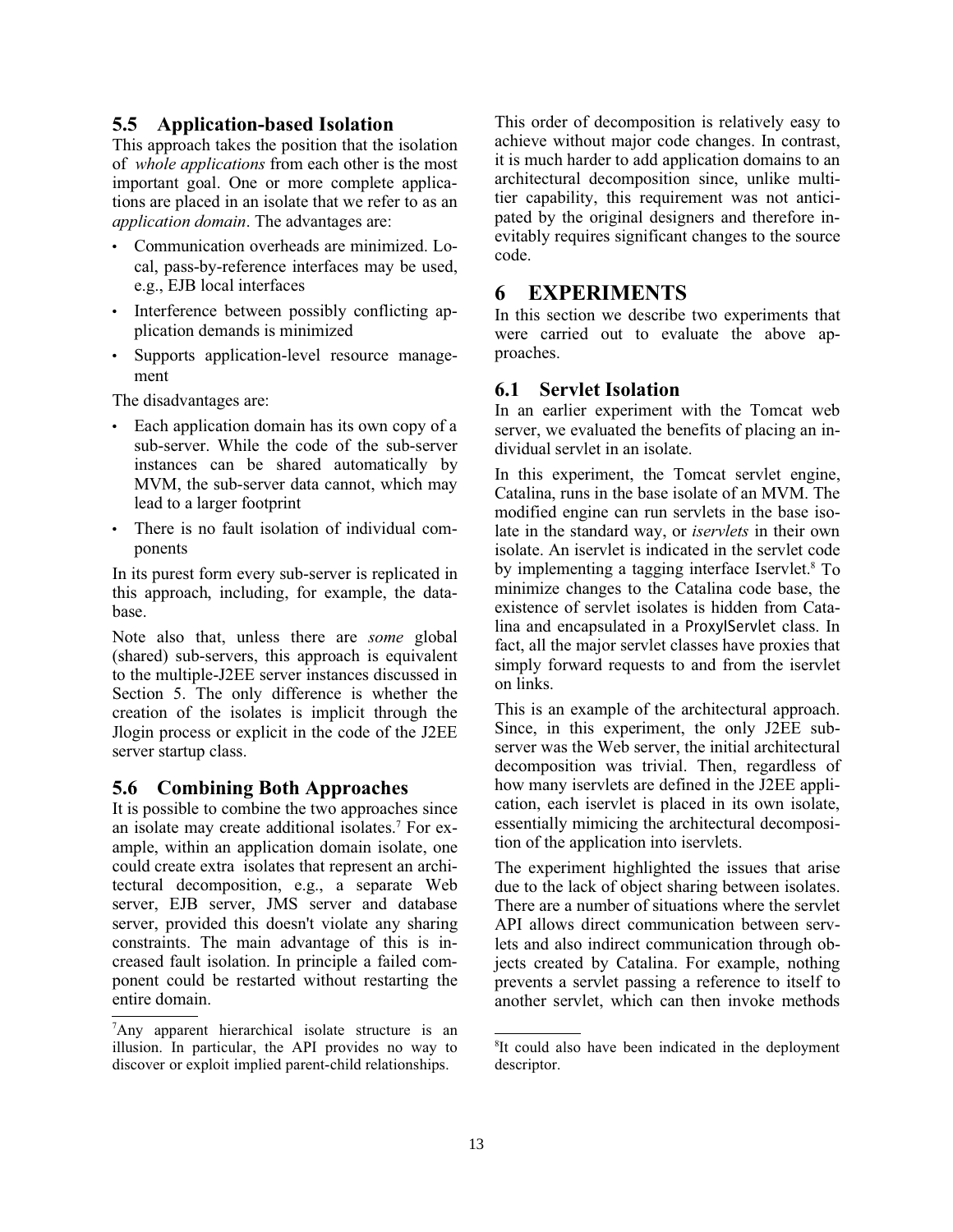on the first servlet. Session state is an example of state that is shared between servlets and the base engine. While all of these cases can be handled by appropriate use of proxies and inter-isolate communication, the richness of the sharing possibilities makes the implementation relatively complex and possibly subject to performance problems. It is not clear from the servlet specification whether all of these possible inter-servlet interactions are considered good practice. However, it shows how difficult it is to enforce boundaries in a system initially developed in a single-address space environment.

This experiment clearly demonstrated that it is not trivial to take a system that was designed in the context of a shared address space and restructure it into multiple address spaces. Approximately 7000 lines of code were required to implement iservlets without modifying the Catalina codebase. The experiment discouraged us from pursuing the use of small-grain isolates in other areas of J2EE, such as individual EJBs.

In practice, it is likely that inter-servlet interaction would be confined to the set of servlets associated with a single J2EE application which, therefore, would make a better unit of isolation. We have not pursued this idea solely in the context of servlets but it underpins the ideas in the following section.

### **6.2 J2EE Application Domains**

This experiment attempts to combine architecture-based isolation and application-based isolation in an optimal way. However, applicationbased isolation is the principal focus and, therefore, the end result closely resembles the multiple server instances of Section 4. The essential difference is that certain key services, for example common aspects of deployment, are shared and consolidated into an *administration* isolate. The administration isolate is responsible for creating additional isolates, called application domains, each of which can host one or more applications. The unit of management is therefore the domain rather than an individual application, but the latter can be achieved as a special case. This structure is similar to that provided by many commercial application servers that provide an administration server instance to manage domains of other server

instances [Sun03a]. However, in contrast, the administration isolate is much simpler.

By default each application domain is a single isolate and contains a Web server, a JMS server and an EJB server. This configuration is referred to as a *combined* domain and is shown in figure 7.



Figure 7: Combined domain isolate structure

Each application domain optionally can be further structured such that the Web server, JMS server and and EJB server are instantiated in separate isolates. This configuration is referred to as a separated domain, shown in figure 8.

In both configurations, the communication between the administration isolate and the application domain isolates is handled using links. Each domain maintains a thread that listens for messages from the administration isolate. The majority of messages concern the domain-specific aspects of deployment and requests to shut-down. In the separated configuration, communication between the individual isolates continues to use the existing CORBA-based mechanisms, although this could also be replaced with link-based communication.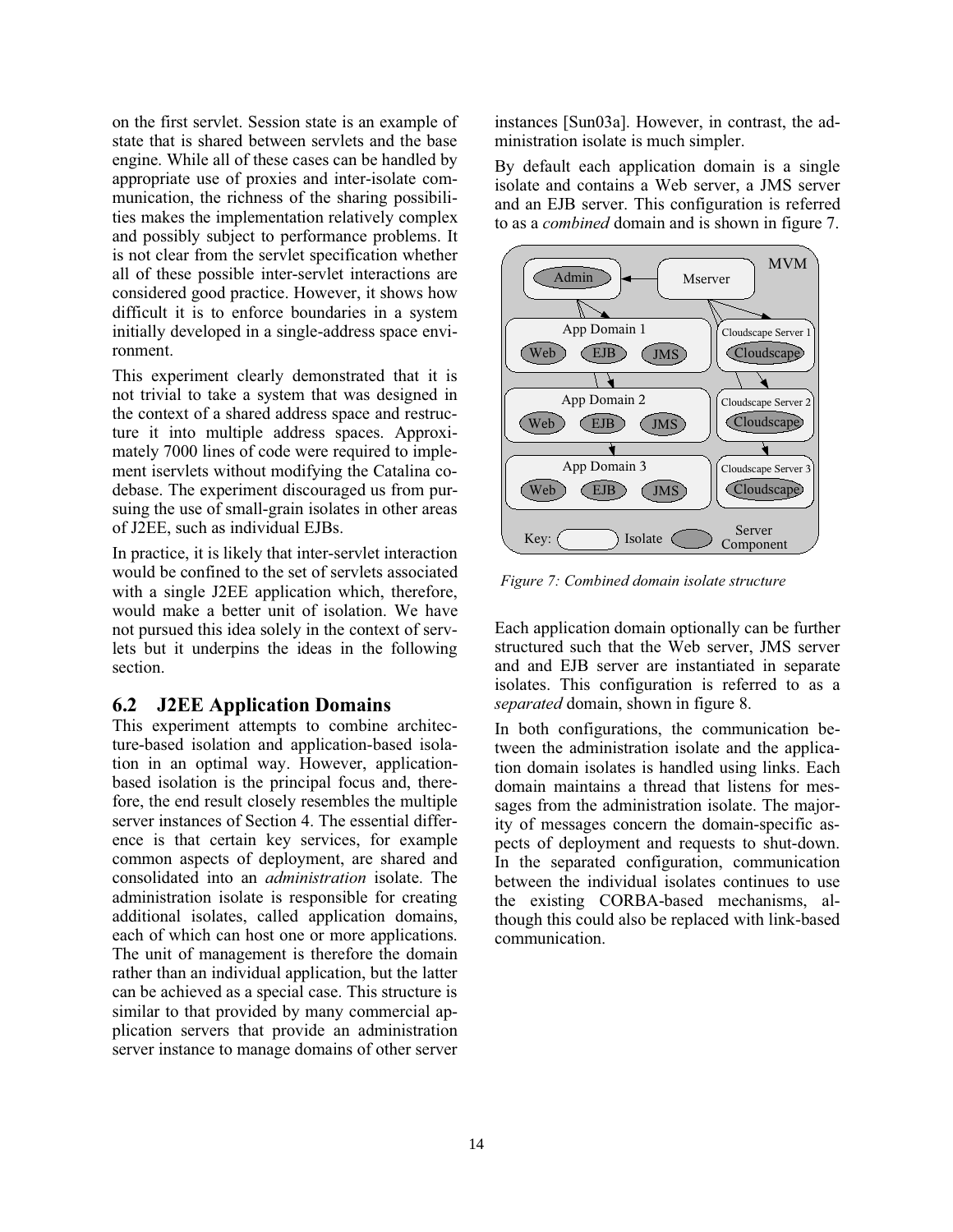

Figure 8: Separated domain isolate structure.

#### $6.2.1$ Footprint and Startup Time Comparisons

The existence of the administration isolate in the application domain system slightly increases the memory footprint compared to the multiple server case.

Figure 9 compares the memory footprint of five server instances against five application domains, in both combined and separated modes. The Xaxis label is  $nX$ , where  $X$  is M,C,S, for multiserver (MS), multi-domain combined (MDC) and multi-domain separated (MDS), respectively, and n is the number of instances. We also show the footprint for the administration domain in the multi-domain configurations. To see the relative growth in different contributions to the footprint, it is broken down into VM code, meta-data and data. The MS data is the same as that presented earlier in figure 4. The overhead for MDC configuration relative to the MS configuration is 2.76MB for one application domain, which is due mainly to the existence of the administration domain, and the consequent duplication of several core services. However, the average overhead for domains two through five is only 0.97MB per domain. This is because the web server instance used for client stub downloading only exists in the administration isolate whereas it is replicated in each instance in MS configuration.

In the MDS configuration the footprint is noticeably increased due to the replication of the core services, such as the ORB, in each sub-server. The average per-domain overhead compared to MDC is 7.4MB. Of this about 5MB is actual server data, and the remainder is additional metadata. The number of isolates also increases, at three per domain, and this contributes a small part of the meta-data increase. Note, however, that the total MDS footprint is still about 20% below that incurred by multiple servers each in their own JVM (see figure 4).

Startup time in the MDC configuration is actually slightly improved for the second and subsequent domains over the MS configuration, as shown by figure 10. In the MDC configuration the first domain value (D1) includes the time to start the administration domain, that hosts the singleton web server used for client stub downloading. The reduced startup time for subsequent domains is due to not having to start this server in these domains. As with memory footprint, the need to duplicate core services in each domain, causes an increase



Figure 9: Memory footprint comparison of multiple server instances and multiple application domains.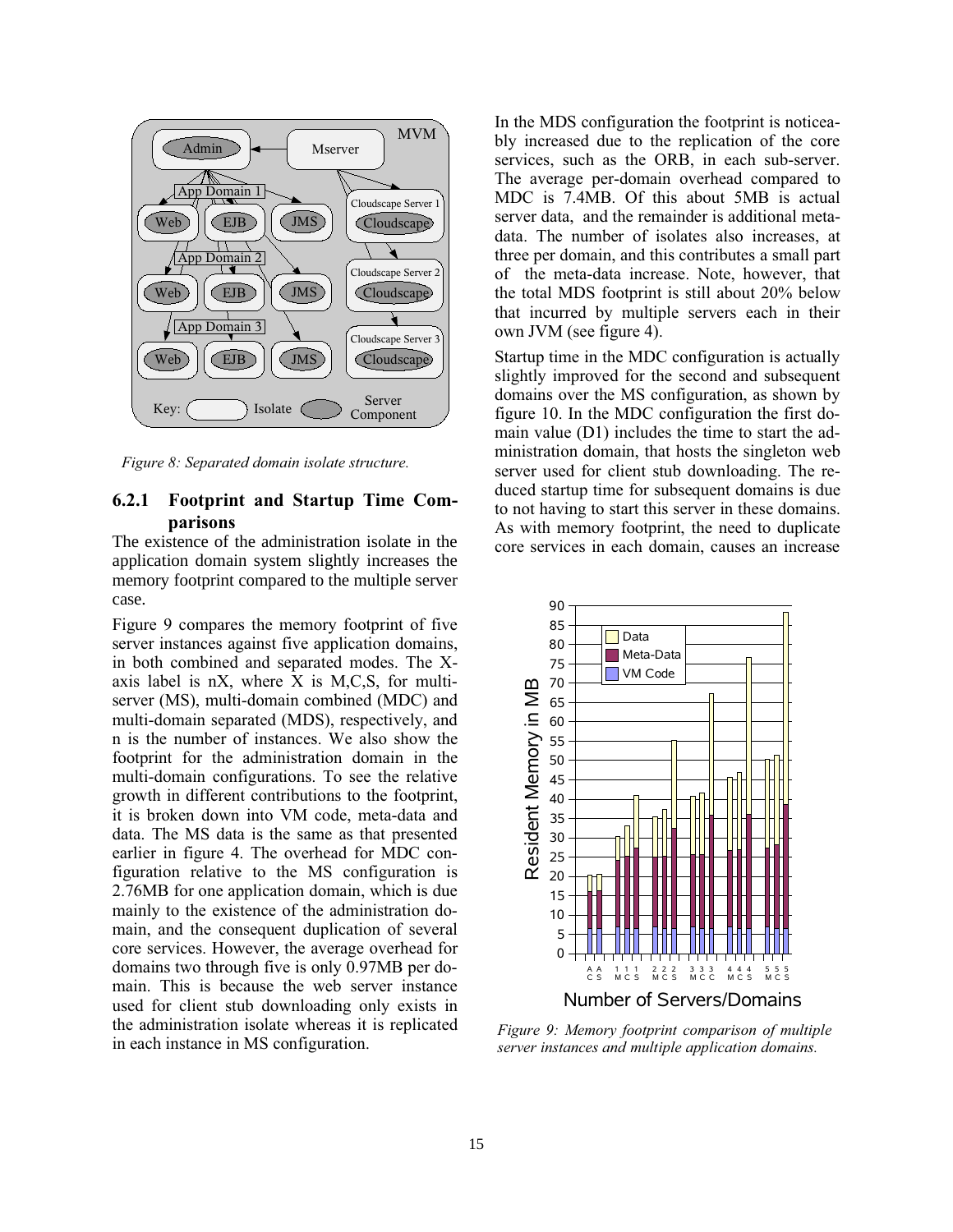in startup time for the MDS configuration, although it remains on par with the MS configuration.



Figure 10: Startup time comparison for multiple server instances and multiple application domains.

We repeated the throughput test (section 4.3) in MDC configuration with equivalent results to MS configuration.

#### 7 **RELATED WORK**

[BPW+01] describe a serially reusable JVM for transaction processing environments that was based on an earlier prototype JVM for the IBM OS/390 [DBC+00]. Many of the goals are similar to those of MVM but, as the title indicates, only one transaction at a time can execute in the JVM, which can be reset quickly to a clean state after the transaction completes. The system makes explicit provision for trusted middleware code, such as is found in a J2EE server. Middleware code is loaded in a separate classloader and can retain state across transactions provided that it maintains the "clean" invariant of the JVM. Callbacks are provided for middleware code to clean up after a transaction completes. The heap is also structured in a generational fashion to mimic the system structure, allowing fast cleanup of transient objects allocated by the transaction. However, middleware code must be careful not to retain references to application objects for this to work correctly.

[KKL+02] outlines the SAP VM Container, an application server framework that attempts to achieve the isolation of operating system processes without the cost of a complete JVM process per user transaction, through the use of a *Process* Attachable Virtual Machine (PAVM). A PAVM captures all the JVM computational state in an isolated shared memory block, and can be attached to one of a small pool of worker OS process as needed.

The .NET platform [Micr02] defines application domains, similar to the notion of isolates. Instances of System.AppDomain are virtual process isolating applications from one another. Multiple application domains can exist in a single OS process. However, there is no multi-user support - all application domains in the same OS process execute on behalf of the same user. Moreover, unlike MVM's isolates, .NET's application domains cannot safely use arbitrary native code. AppDomains are being used in some .NET servers, e.g., ASP.NET.

The Merlin sub-project of the Apache Avalon project [ASFc] provides a framework for constructing servers out of well-defined building blocks. Merlin makes extensive use of hierarchical classloader structures to both share and isolate components.

#### **FUTURE WORK** 8

Application domains provide the basis for future work that will exploit the resource management capabilities of MVM [CHS+03] to apportion resources between J2EE applications according to flexible policies.

Safe and transparent sharing of long-lived subserver data would further reduce the footprint of J2EE servers and would remove the major remaining benefit of classloaders. We plan to analyze the characteristics of long-lived data in a J2EE server and study ways to to extend the existing meta-data sharing capabilities of MVM to such data. This would be particularly beneficial to the separated domain configuration, as much of the long-lived data of the replicated components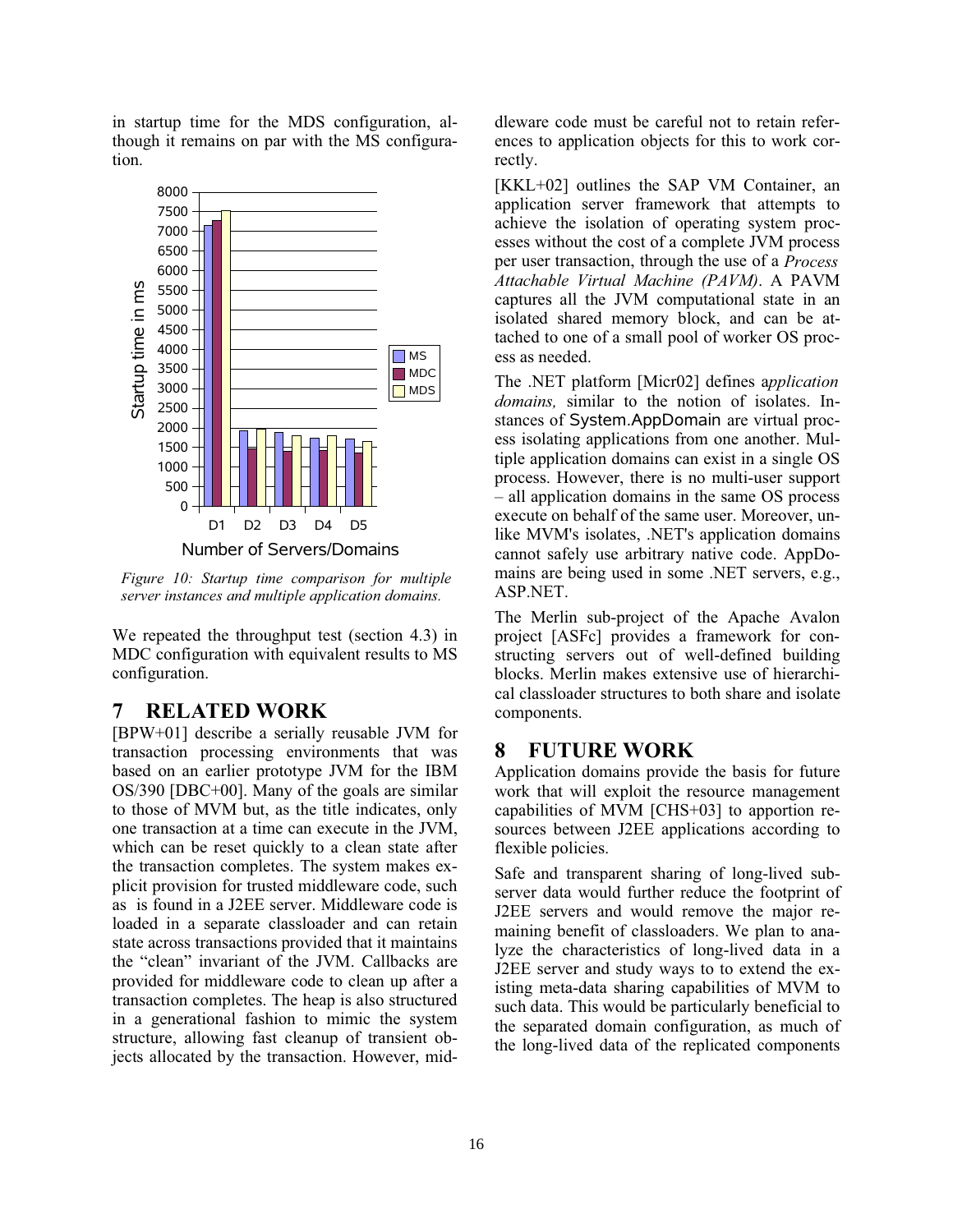in the separated domains is believed to be identical and mostly immutable.

Further research is merited into the more widespread use of fine-grain isolates for middleware code, particularly in the context of clustered systems. Current server architectures tend to be monolithic and/or result in large numbers of interobject references that limit the opportunity to restructure for isolation, security, resource management or distribution. A more explicit, finegrained, architectural approach such as SEDA [WCE01], coupled with isolates, would be worthy of investigation.

#### $\boldsymbol{Q}$ **CONCLUSIONS**

We have described how MVM, an efficient implementation of isolates, can support multiple instances of the J2EE 1.3.1 Reference Implementation, with a significant reduction of total memory footprint and server startup time compared with a standard HSVM. This was achieved with no changes to the server code, and no loss in performance, confirming that MVM can execute multiple applications transparently and efficiently. Throughput and response time improvements were shown to result from the co-location of the Cloudscape database server with the J2EERI server in the same MVM, while retaining isolation.

We discussed how a J2EE server might exploit the isolate programming model internally and described how we restructured the server to support the concept of *application domains*, which allow groups of J2EE applications to be fully isolated from each other, while sharing the same server infrastructure. Memory footprint and startup times were compared for two variants of application domains, *combined*, in which the server components occupied the same isolate and *separated*, where they occupied different isolates. The combined variant showed the best footprint and startup times. However, both variants had smaller footprints than the traditional approach of one JVM per server.

Overall, MVM has been shown to provide an efficient and scalable platform for hosting large, complex, multi-server applications with sound and flexible isolation. MVM is an important step towards a complete operating environment for enterprise servers based on the Java platform.

Acknowledgments. Kirill Kouklinski helped with the development and debugging of the application domain variant of J2EERI. Glenn Skinner and Jeanie Treichel read drafts of this paper and provided helpful feedback.

## **10 REFERENCES**

- [ASFa] The Apache Software Foundation. Apache Http Server Project. http://httpd.apache.org/
- [ASFb] The Apache Software Foundation. Apache Tomcat. http://jakarta.apache.org/tomcat.
- [ASFc] The Apache Software Foundation. The Apache Avalon project. http://avalon.apache.org
- [BPW+01] Borman, S., Paice, S., Webster, M., Trotter, M., McGuire, R., Stevens, A., Hutchison, B., and Berry, R. A Serially Reusable Java Virtual Machine for High Volume, Highly Reliable, Transaction Processing. IBM TR 29.3406, Hursley, UK.
- [CD01] Czajkowski, G., and Daynes, L. Multitasking without Compromise: A Virtual Machine Evolution. ACM OOPSLA'01, Tampa, FL.
- [CDN02] Czajkowski, G., Daynes, L., and Nystrom, N. Code Sharing among Virtual Machines. ECOOP'02, June 2002, Malaga, Spain.
- [CDT03] Czajkowski, G., Daynes, L., and Titzer, B., A Multi-User Virtual Machine. Usenix Annual Technical Conference, San Antonio, Texas, June 2003.
- [CHS+03] Czajkowski, G., Hahn, S., Skinner, G., and Soper, P., Bryce C. A Resource Management Interface for the Java Platform. Sun Microsystems Laboratories Technical Report, SMLI TR-2003-124, May 2003.
- [DBC+00] Dillenberger, W., Bordwekar, R., Clark, C., Durand, D., Emmes, D., Gohda, O., Howard, S., Oliver, M., Samuel, F., and St. John, R. Building a Java virtual machine for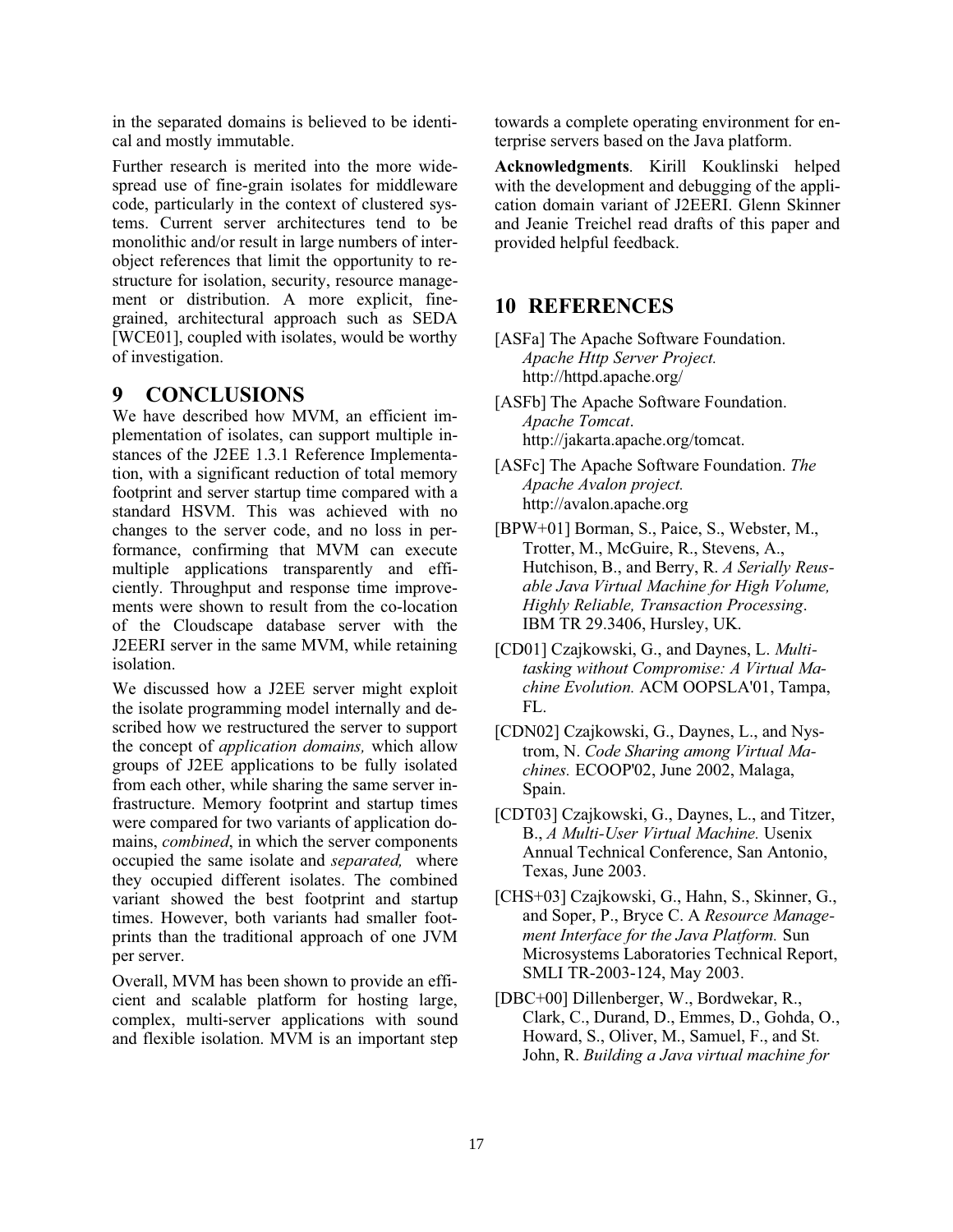server applications: The JVM on OS/390. IBM Systems Journal, Vol. 39, No 1, 2000.

[GJS+00] Gosling, J., Joy, B., Steele, G. and Bracha, G. The Java Language Specification.  $2^{nd}$ Edition. Addison-Wesley, 2000.

- [IBMC] The Cloudscape database. http://www.ibm.com/software/data/cloudscape/
- [JBOSS] Fleury, M. and Reverbel, F. The JBOSS *Extensible Server.* Proceedings of Middleware 2003, LNCS 0558, Springer-Verlag, pp344-373, ISBN 3-540-40317-5.
- [JCP01] Java Community Process. JSR-121: Application Isolation API Specification. http://jcp.org/jsr/detail/121.jsp.
- [KKL+02] Kuck, N., Kuck, H., Lott, E., Rohland, C, and Schmidt, O. SAP VM Container: Using Process Attachable Virtual Machines to Provide Isolation and Scalability for Large Servers. Work-in-Progress Session, Java Virtual Machine Research and Technology Symposium, San Francisco, August 2002.
- [LB98] Liang, S. and Bracha, G. Dynamic class loading in the Java virtual machine. ACM OOPSLA'98, Vancouver, Canada.
- [Micr02] Microsoft Corp. .NET Web Page. http://www.microsoft.com/net. 2002.
- [MM01] Mauro, J., and McDougall, R. Solaris Internals – Core Kernel Architecture. Prentice Hall, 2001.
- [PCD+02] Palacz, K., Czajkowski, G., Daynes, L., and Vitek, J. Incommunicado: Efficient Communication for Isolates. ACM OOPSLA'02, Seattle, WA, November 2002.
- [Sun00a] Sun Microsystems, Inc. Java HotSpot™ Technology. http://java.sun.com/products/hotspot.

[Sun03a] Sun Microsystems, Inc. Sun Java System Application Server. http://wwws.sun.com/software/products/appsr vr/home appsrvr.html

[Sun03b] Sun Microsystems, Inc. Java 2 Platform, Enterprise Edition (J2EE). http://java.sun.com/j2ee/index.jsp

[Sun03c] Sun Microsystems, Inc. Java 2 Platform, Enterprise Edition (J2EE) - Version 1.3.1 Release.

- http://java.sun.com/j2ee/sdk  $1.3/$
- [Sun03d] Sun Microsystems, Inc. The Java Petstore Demo 1.3.2. http://java.sun.com/developer/releases/petstore/
- [WCE01] Welsh, M., Culler, D., and Brewer D. An Architecture for Well-Conditioned, Scalable, Internet Services. Proc. of the 18<sup>th</sup> Symposium on Operating Systems Principles, Banff, Canada, Oct 2001, pp230-243.